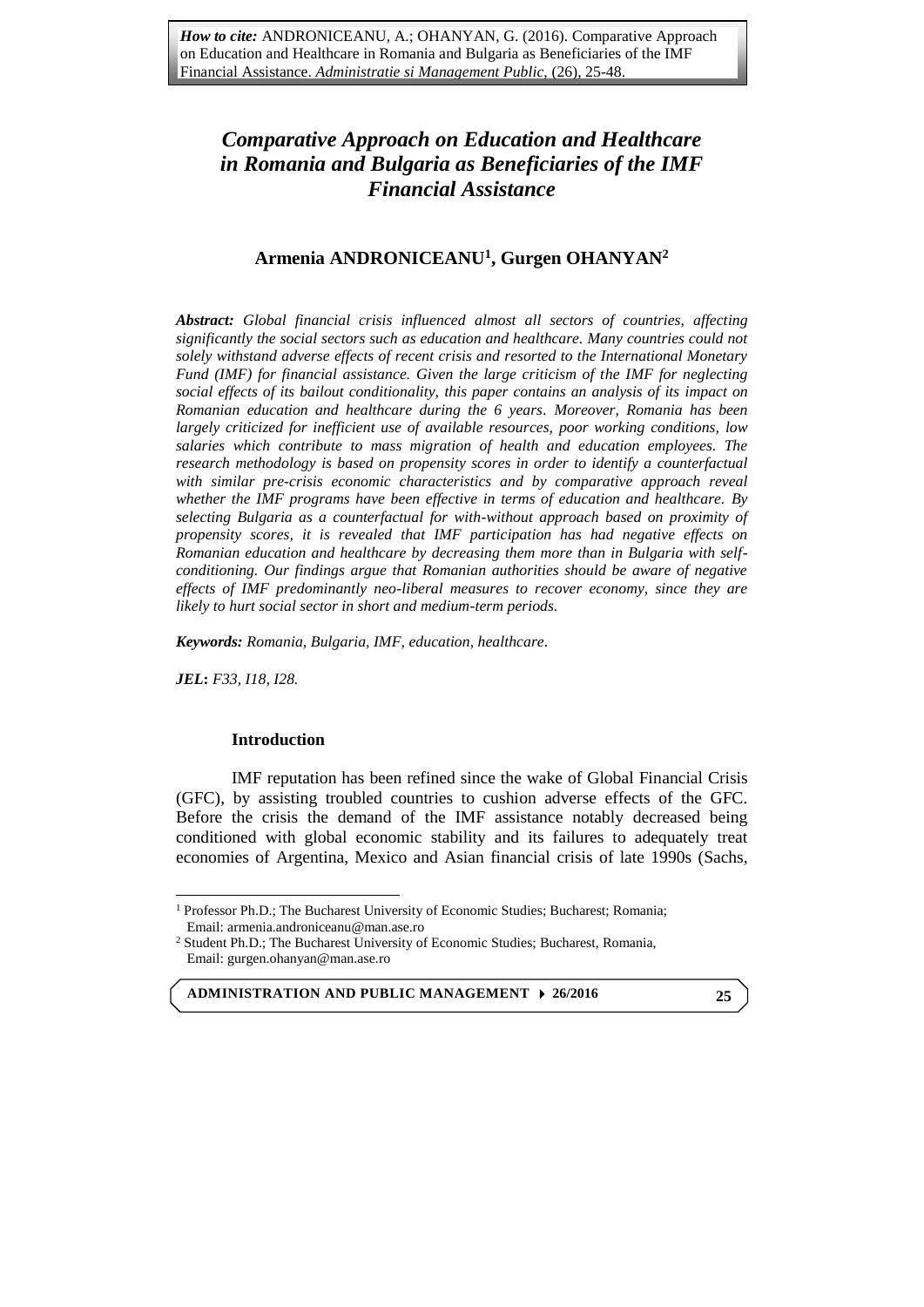1998; Stiglitz, 2002; Miyakoshi *et al.*, 2012).. Meanwhile, it should be mentioned that the IMF reputation has been undermined as a result of growing body of literature illustrating IMF bailout programs' adverse effects on economic growth (Przeworski & Vreeland, 2000; Dreher, 2006, Bas & Stone, 2014), on income distribution and poverty (Garuda, 2000; Oberdabernig, 2013), on labor (Nooruddin & Vreeland, 2010; Androniceanu & Ohanyan, 2015), on health care (Ruckert & Labonté, 2013; Reeves *et al.*, 2014) and education (Marphatia, 2010; Vranken *et al.*, 2011). It should be noted that the IMF has been attempting to respond the ongoing critiques by launching various initiatives aimed at improving its performance, transparency and accountability. Particularly, in order to protect its poorest member, in 1999 the IMF established the Poverty Reduction and Growth Facility (PRGF), which then has been replaced by the Extended Credit Facility (ECF). The aim of these arrangements is the enhancement of country ownership by adjusting conditionality with the objectives of country's own poverty reduction strategy (IMF, 2009). Furthermore, in 2001 the IMF launched initiative attempting to streamlining its conditionality and to increase country ownership (IMF, 2002). Since 2002 the IMF has become more public and transparent by publishing member countries' letter of intents and making available the data on prior actions, structural benchmarks and quantitative performance criteria via Monitoring of Fund Arrangements (MONA) database. Meanwhile, Ruben (2009) notes that noncompliance of governments is very high comprising 40 percent, which is even higher in non-core areas of IMF mandate (Fidrmuc, Kostagianni, 2015).

Therefore, in 2009 the IMF launched another initiative seeking to further reduce number of conditions and became more flexible in terms of conditionality accepting suggestion of domestic authorities. Particularly, structural performance criteria requiring formal waivers, was discontinued, and structural reforms, which should be tailored to borrower countries' different policies, are subject of overall program performance review (IMF, 2015). The latter should mitigate the conditions to withdraw disbursements even if there are some mid-term delays. In this end, recent review of IMF conditionality highlights that IMF measures have been better targeted on country programs and programs have generally been more effective and by safeguarding priority spending (IMF, 2012).

On the other side, the national system of education and healthcare is the quintessential tool for the creation and application of knowledge and maintenance of population health, which is pledge of long-term economic growth. Yet, both sectors are mostly financed by public budget and in time of crises it is the shortest way to curtail budget deficit. Moreover, fiscal adjustment is core condition for IMF in providing bailout program to troubled countries, which Marphatia (2010) sometimes by neglecting social costs for health and education in the path to foster economic development. It is true that the IMF does not require direct measures aiming to influence education and healthcare, but it should be recognized that due to the fiscal consolidation requirement most governments employ wage caps, salary freezes and public lay-off.

#### **ADMINISTRAŢIE ŞI MANAGEMENT PUBLIC 26/2016**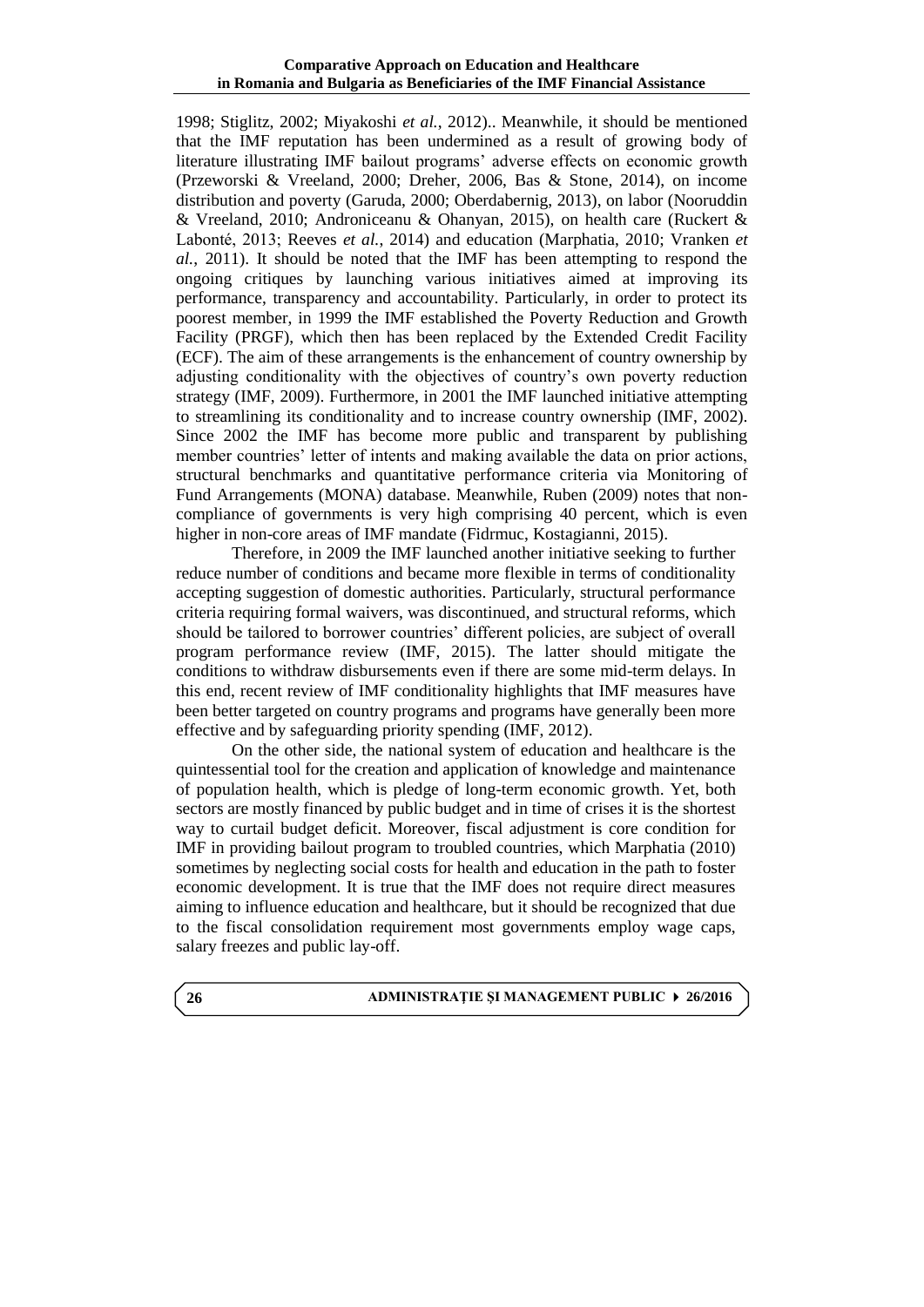However, there is a wide consensus among policy makers and donors about the urgency to enhance education financing. In particular, in 2000 the United Nations Educational, Scientific and Cultural Organization (UNESCO) in association with the World Bank (WB) launched Education for All - Fast Track Initiative (EFA-FTI) movement, which is now known under Global Partnership for Education (GPE) to provide quality basic education for all children, youth and adults (UNESCO, 2015). At the same time, this project considers devotion from recipient countries, which means scaled-up levels of public investment as a share of GDP. While, there are two major concerns in scaling-up public investment: to stay in compliance with the IMF policies, which imply low budget deficits and low inflation, and the second, aid from the other donors is usually linked to compliance with IMF's policies (Rowden, 2011, p. 12).

Thus, the paper seeks to unveil IMF program effects on education and healthcare in Romania during the time of recent IMF participation. Romanian authorities have signed three consecutive Stand-By Arrangements (SBA) with the Fund since 2009. In the light of IMF reforms towards safeguarding the priority spending in borrower countries it is of increased interest whether the IMF has required measures that have adverse effects on social sector in Romania.

The remainder of article is structured as follows: Section 2 reviews the relevant literature, Section 3 provides brief outlook of Romanian healthcare and education since the collapse of socialism, Section 4 describes the research methodology, while Section 5 analyzes educational and health indicators in comparative perspective revealing the results of analysis. Final section draws some conclusion based on findings.

## **1. Literature review**

There is a bulk amount literature that claims IMF adverse effects on social spending, especially on health care and education. While, we have selected those pieces that are directly related with Romanian education sector and IMF program effects on education. Even, since 1986, the IMF has been highly criticized for affecting most vulnerable sectors of economy, that are mostly dependent on public finances among them health and education (Remmer, 1986, p. 7). Likewise, other prominent scholars note that burden of cuts in public spending as a result of IMF's fiscal adjustment spills on economic services and on education and health care, rather than on defence (Pinstrup-Andersen *et al.*, 1987, p. 77).

Therefore, the IMF's watchdog Independent Evaluation Office (IEO), in order to fight back against the criticism, published a circumstantial review of Fund's fiscal adjustment (Martin & Segura-Ubiergo, 2004). The authors employing Autoregressive Integrated Moving Average (ARIMA) model techniques, also a two-stage estimation method to correct for the endogeneity of IMF programs, find that social spending does not decline under IMF-supported programs. The data covers 146 countries over 1985-2000 period. Yet, the paper does not cover

**ADMINISTRATION AND PUBLIC MANAGEMENT 26/2016**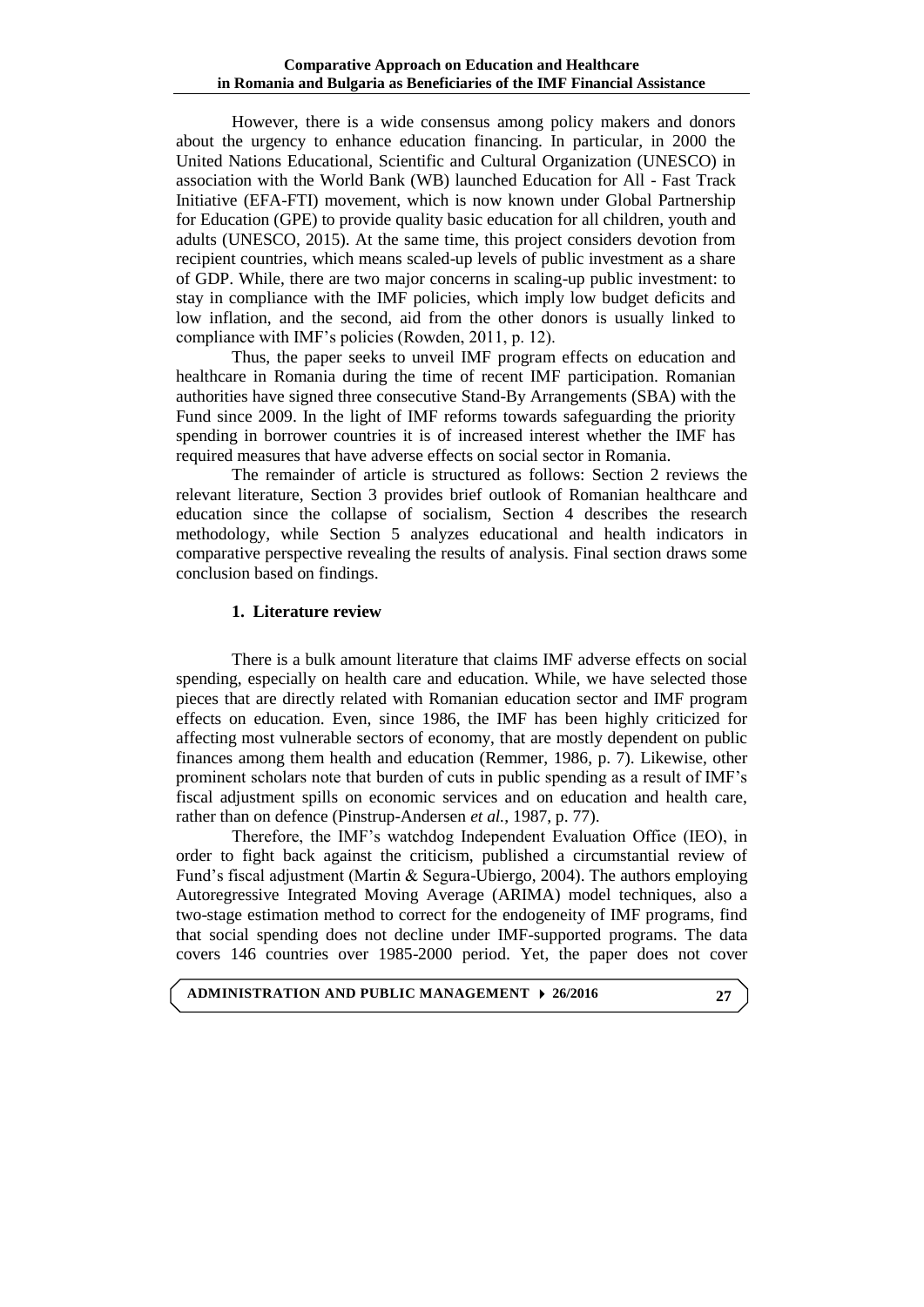efficiency of public spending, i.e. IMF impact on health and education outcome indicators have not been evaluated, but total expenditures on health and education as a share of GDP. At the same time that paper is considered first attempt to assess IMF conditionality effects on public spending empirically. According to Nooruddin and Simmons (2006) preceding studies had problems either with data availability mostly based on anecdotal evidence or did not count selection bias or endogeneity. Furthermore, they note that Martin & Segura-Ubiego's (2004) study has solved the issue with endogeneity and it is more rigorous, but it is not bereft of a serious flaw. Particularly, the paper has not counted political considerations in regard with governments' decision to cut public spending as a response to IMF austere measures. Inclusion of political considerations in the regression provided strong and robust evidence of IMF adverse effects on health and education (Nooruddin & Simmons, 2006, p. 1027).

Stuckler *et al.* (2008, p. 1079) concluded that IMF participation had notably increased tuberculosis incidence, prevalence and mortality rate and in postsocialist countries once potential detection, selection and ecological biases were controlled. This is first assessment of IMF program impact by considering health output variables not just input variable such as public spending on health as a share of GDP. Another paper evaluating effects of IMF programs on school enrolment covers data on school attendance at the district level aged 9-11 and 12-14 from 44 developing countries in the 1997-2007 period (Vranken *et al.,* 2011, p. 11). The authors using multi-level analyses find significant positive short-term impact on school enrolment in the age 9-11, and positive significant for 14-14 age group if employed specific group of control variables. Meanwhile long-term insignificant negative impact on boys and girls in age 12-14 is found and bivariate analyses show positive but as well insignificant impact on growth in school enrolment.

Case studies from Latvia, Jamaica and Uganda come to corroborate the critiques towards the IMF adverse effects on education during the global financial crisis. The author exploring alternative ways to avoid cuts on education, claim that education advocates requirement to be unified in fighting against the neoliberal regime put forward by the IMF-like institutions (Rowden, 2011, p. 68).

IMF experts conducted another research to evaluate effects of IMF programs on social spending in 2011 and found positive significant impact on growth of health care and education spending (Clements *et al*, 2011). Particularly, the authors use cross-country panel regression model for data of 140 countries from between 1985 and 2009, where all countries are eligible for concessional IMF lending. They argue, that concessional loans contributes to the growth in social spending, where over a five-year period education spending as a share of GDP increases 0.8 percentage point of GDP, and for health care, about 1 percentage point of GDP.

The most recent research on the topic of IMF effects on social spending was conducted in 2014, which claimed that IMF had negative impact on social indicators inclusive health and education in 9 under-program countries (Kotsios &

#### **ADMINISTRAŢIE ŞI MANAGEMENT PUBLIC 26/2016**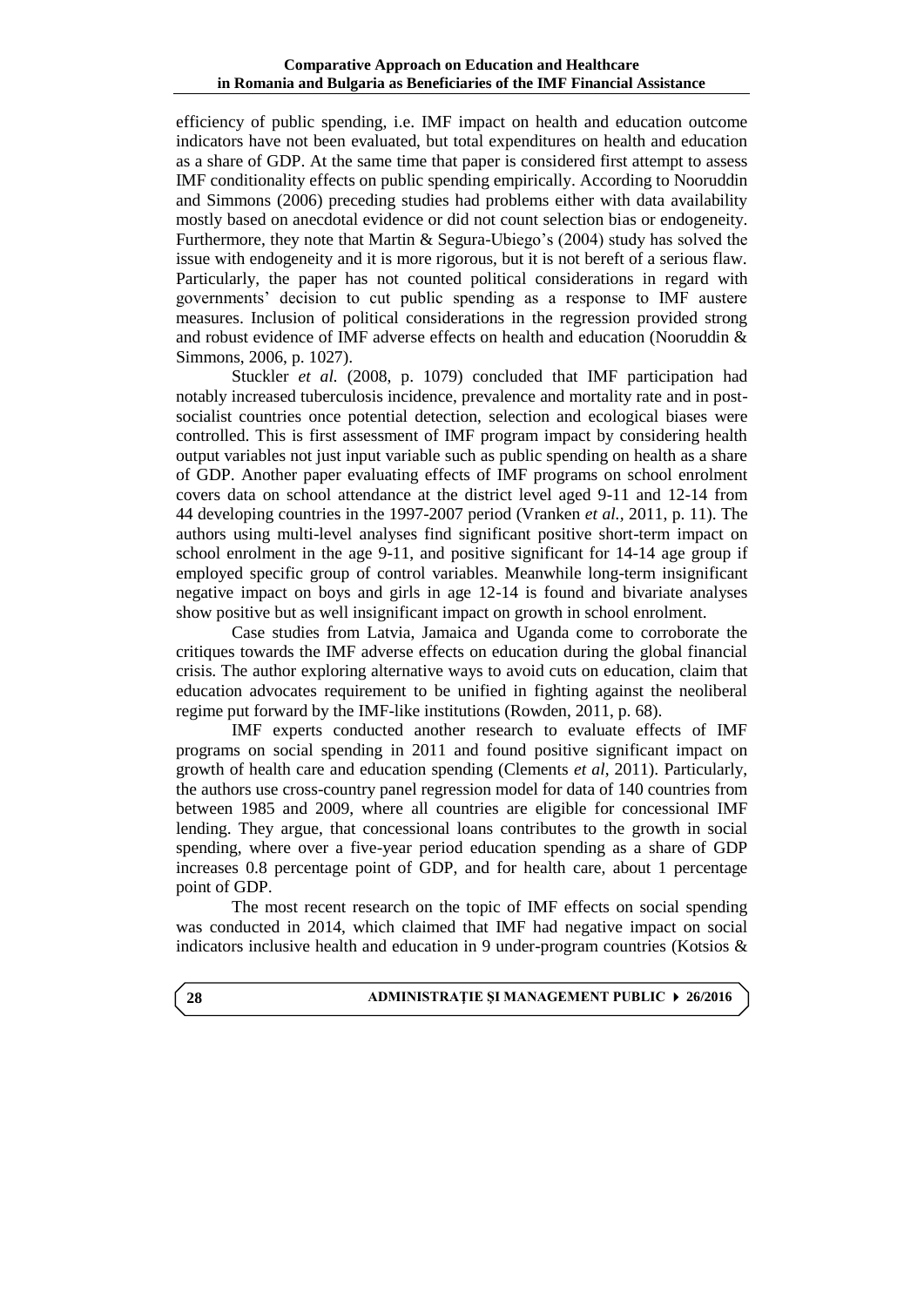Kotsios, 2014, p. 218). The authors simply compare under-program countries' social indicators with non-program ones and conclude about lower rates in underprogram countries without accounting selection bias. In many cases, IMF underprogram countries are affected by crisis and other factors that should have been included in the analysis. Reeves *et al.*, (2014, p. 6) in evaluation of healthcare spending patterns in the EU utilize multivariate random- and fixed-effects models conclude that every \$100 reduction of tax revenue entailed \$2.72 drop in healthcare spending, where the governments under IMF programs were more likely to reduce health spending than non-borrowers. Kentikelenis *et al.* (2015a, p. 175) employing government expenditures as a dependent variable conclude that in the 1985-2009 period the IMF programs contributed to enhancement of government expenditures on health in the Sub-Saharan African low income countries, while other regions faced with palpable decline. Thus, they argue that IMF participation negatively affects recipient countries in regard with healthcare. Moreover, the IMF has been condemned for Ebola outbreak in three African countries, by arguing that the lack of professionals in hospitals have been caused by mass migration of health workers due to the wage cups and salary freezes (Kentikelenis *et al.*, 2015b). The latter was conditioned by the IMF requirement to curtail public expenditures within the fiscal adjustment measure. Since, growing body of literature argue about the adverse effects of IMF programs on education and healthcare, and the existing niche of case studies revealing the nature of domestic bargaining under the shadow of IMF austerity measures (Nooruddin & Simmons, 2006), it is proposed to conduct current research aiming to uncover IMF particular impact on a recipient country.

# **2. Brief overview of Romanian education and healthcare sectors: exogenous antecedents**

It is, indeed, a difficult and harmful path transformation from socialism to capitalism towards market-oriented economic system. Romania, after the famed revolution in 1989 and termination of Ceausescu's socialist regime, has started collaboration with international financial institutions such as IMF and WB, to mitigate the economic slow-down, rising inflation with its adverse consequences on the population. Besides, Romania in 1993 signed an association agreement with European Union as a first step towards integration with European society.

Yet, collaboration with such institutions and higher targets of integrations supposed substantial changes and structural reforms. Particularly, the IMF has famed by its conditionality attached to the loans, which entails privatization and marketization of economy. The IMF goal is to solve balance of payments problems of its member-states and to contribute to sustainable economic growth. Yet, its conditions vary from fiscal adjustment to structural reforms in education and health care. Since the collapse of socialist regime, first SBA with IMF signed in 1994 under Nicolae Văcăroiu government, meanwhile first full compliance with IMF

# **ADMINISTRATION AND PUBLIC MANAGEMENT 26/2016**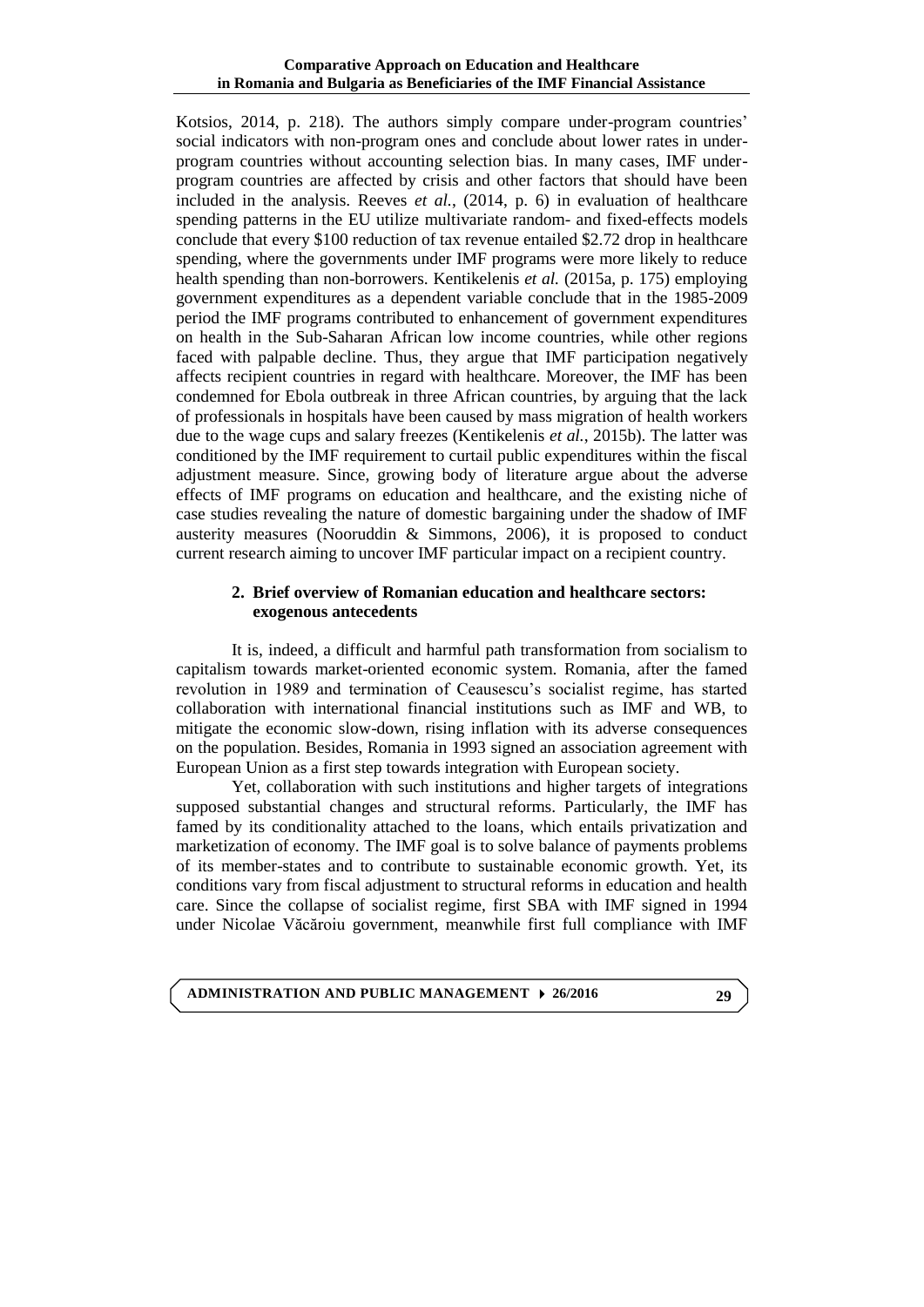conditionality and continuity of tranches was recorded in mere 1999 under technocrat prime-minister Mugur Isărescu.

Education sector along with other sectors of economy was privatized transforming higher education from totally controlled and government-funded institutions to privatized and internationally commercialized ones. Particularly, Eisemon *et al.* (1998) note that Romania was the leader in Europe by operating 73 private higher education institutions in late 1990s. Moreover, Ginsburg *et al*  highlight that enrollment in higher private institutions was significantly increased from 0 percent in 1989-1990 to 31.9 percent in 2000-2001. Continuing the reforms in education sector, Romania became first post-socialist country, which created the legislative framework for distance education. Within this framework, Bucharest University of Economic studies opened its branch in Piatra-Neamț in 2001. Moreover, several public universities began to launch their own open distance education programs.

Notwithstanding the dynamics of reforms, assessment of Romanian Education performance before the adhesion to the EU by World Bank experts finds real failures and challenges for Romanian authorities. In particular, Romania Education Policy Note (2007) underlines major challenges among them: continuously decreasing teacher/student ratio, therefore high staffing level; strong trade unions and regulations; low teaching loads and low wages, human resource management, chronically underfinanced education sector. Indeed, Romania lagged behind the neighboring countries by most indicators. Accordingly, Program for International Student Assessment launched by Organisation for Economic Cooperation and Development (OECD) scores Romania 36<sup>th</sup> out of 57 participant countries (PISA, 2006). In addition, low wages of teachers make them reluctant to their jobs and there are poorly motivated and rarely accountable. This is partially caused by Romanian Ministry of Education and Scientific Research (MESR) low authority to supervise and motivate the teachers. As MESR preserves the right to establish the curriculum, to hire the staff but it does not have any instrument to guide the allocation of scarce resources and defend education budget. Instead, Ministry of Public Finance (MPF) is responsible for remuneration, which is almost 60 percent of annual expenditures on education.

Recent phase of Romanian education has begun since its accession to the EU in 2007. Currently, Romanian government has a unique opportunity to improve efficiency of education allocation and increase expenditures/GDP ratio via attracting resources from structural and cohesion funds. While, they by absorption rate of cohesion funds are lagging behind the average EU-28 by 15 percentage points comprising 63.7 percent in 2013 (Cohesion data, 2013). Already, in 2008 all major political parties and trade unions highlighted the urgency of educational reforms by signing National Pact for Education (NPE). The following objectives are put in the pact: modernization of education and institutions in 2008-2013; budget allocation on education pin at minimum 6 percent of GDP by 2013; adoption of the principle "the money follows the students" in precollege education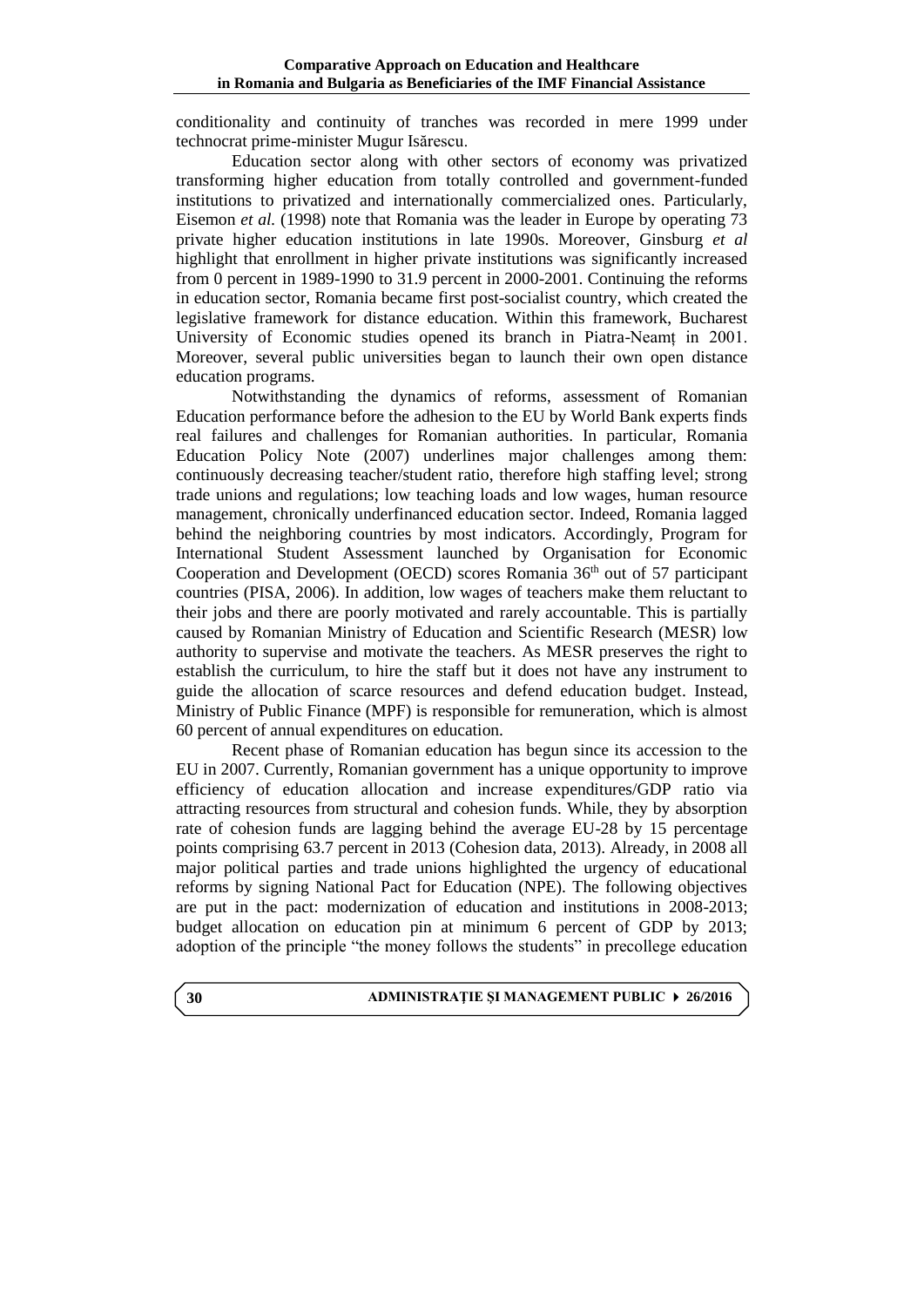and many others (NPE, 2008). Yet, Romanian government receded since the GFC hard hit its economy. Moreover, it could not be able to withstand the downturn solely and turned to the IMF and the EU for financial assistance. Both provided financial assistance by conditioning Romanian government to pursue IMF measures tailored to the loans.

An overview of some Romanian educational indicators in 2008-2013 reveals negative impact of crisis (see Figure 1). Particularly, since 2008 educational units decreased by 1,161 comprising only 7,069 in 2013. Moreover, population enrollment in education and teaching staff along with shrinkage of educational units curtailed by respectively around 700 thousand and 32 thousand persons.



**Figure 1. Some descriptive indicators of Romanian Education** (*Source:* Romanian National Institute of Statistics and authors' calculation)

Yet, some small improvement could be noticed on primary and secondary education abandon rate, which comprised 1.8 percent in 2012 instead of 2.0 percent in 2008. At the same time, abandon rate within high school and post high school education increased respectively comprising 4.2 and 6.1 percent in 2012. As could be observed state allocation on education was significantly reduced becoming just 3.5 percent of state budget.

A similar transition processes have undergone healthcare system of Romania being faced with profound reforms after the collapse of socialism regime in 1990s. Anton and Onofrei (2012) highlighted that those reforms incorporated all areas of national health system such as funding, provision, capital creation, stewardship and personnel management. Many hospitals have been privatized in the process. Particularly, the distinctions and country's own experience in carrying out structural reforms conditioned variety across countries of CEE region in terms of healthcare system (Coady *et al.*, 2012). Notwithstanding, the 25 year of

**ADMINISTRATION AND PUBLIC MANAGEMENT 26/2016**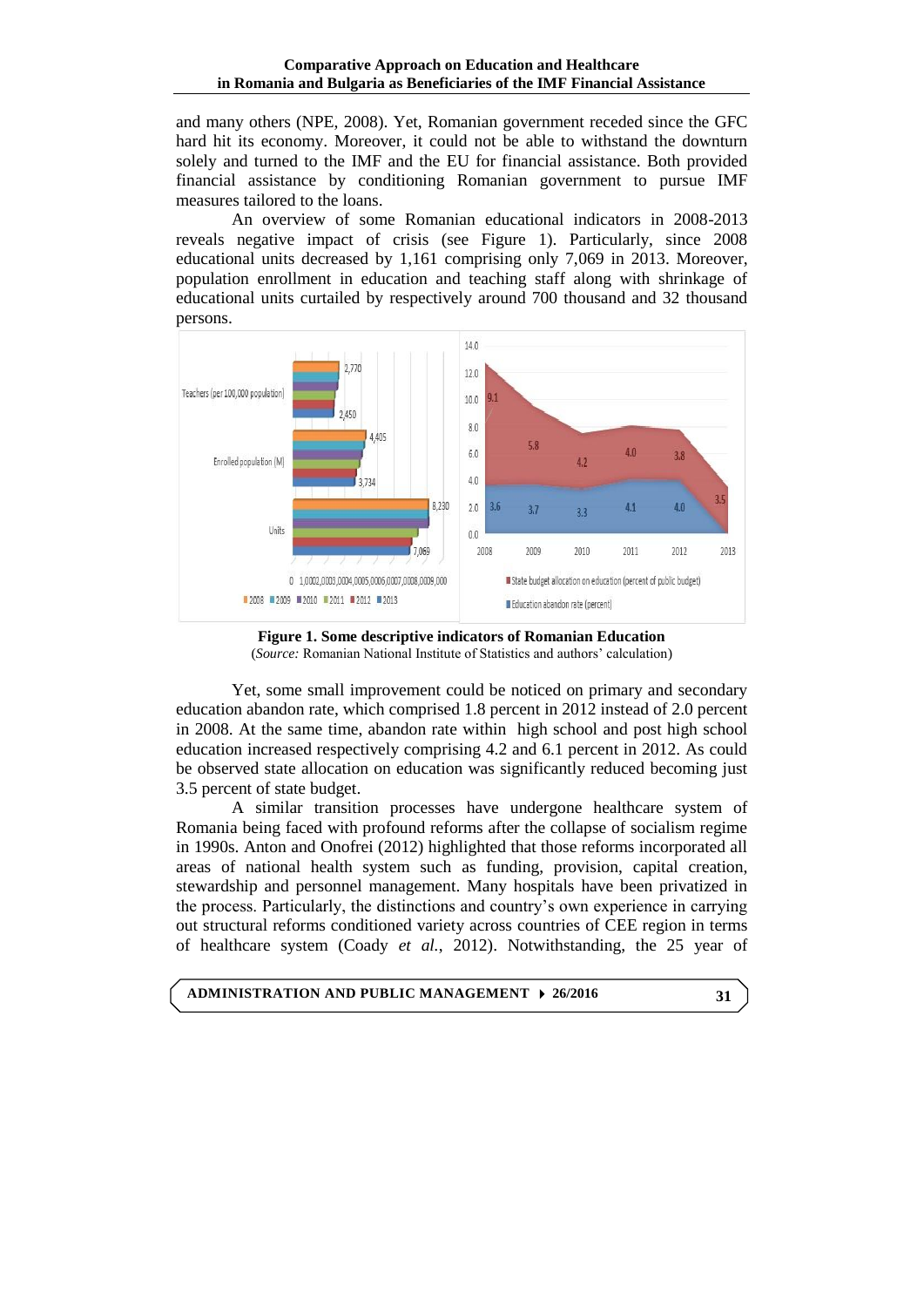continuous reforms, improvement and availability of financing the performance of Romanian healthcare system and the entry to health services is still lacking behind their western counterparts (Anton, 2013).



**Figure 2. Euro health consumer index** (*Source:* A. Björnberg (2015), Health Consumer Powerhouse)

At the same time, Predescu (2008) concluded that the major hampering factors to provide effective healthcare services are as follows: low remuneration of medical personnel, poor equipment of medical units, inferior coverage of health services, poor education. In addition, this factors contribute to emigration of highskilled medical staff to abroad, leaving the healthcare to average doctors. The aforementioned factors particularly explain the place of Romania among the European countries by Euro Health Consumer Index (EHCI) calculated by Arne Björnberg (2015) within the Health Consumer Powerhouse report. Figure 2 reveals that among 35 Euro countries Romania is 32nd by EHCI, which is the worst performance after Poland in the European Union. It should be noted nevertheless Bulgaria is one step forwards from Romania, the score is quite similar. Indeed, we could observe that education and healthcare lags behind the EU average and were more affected since financial crisis penetrated the national economy. In this end, further analysis would be an attempt to identify whether and in what extent the IMF participation helped Romanian government to mitigate adverse effects on education and healthcare. Yet, it was mentioned above, there is a notable amount of studies claiming that IMF participation led to reducing budget allocations on educations, freezing salaries of public employees and cutting jobs in public institutions, despite the IMF claim that it employs social protective measures

**32**

### **ADMINISTRAŢIE ŞI MANAGEMENT PUBLIC 26/2016**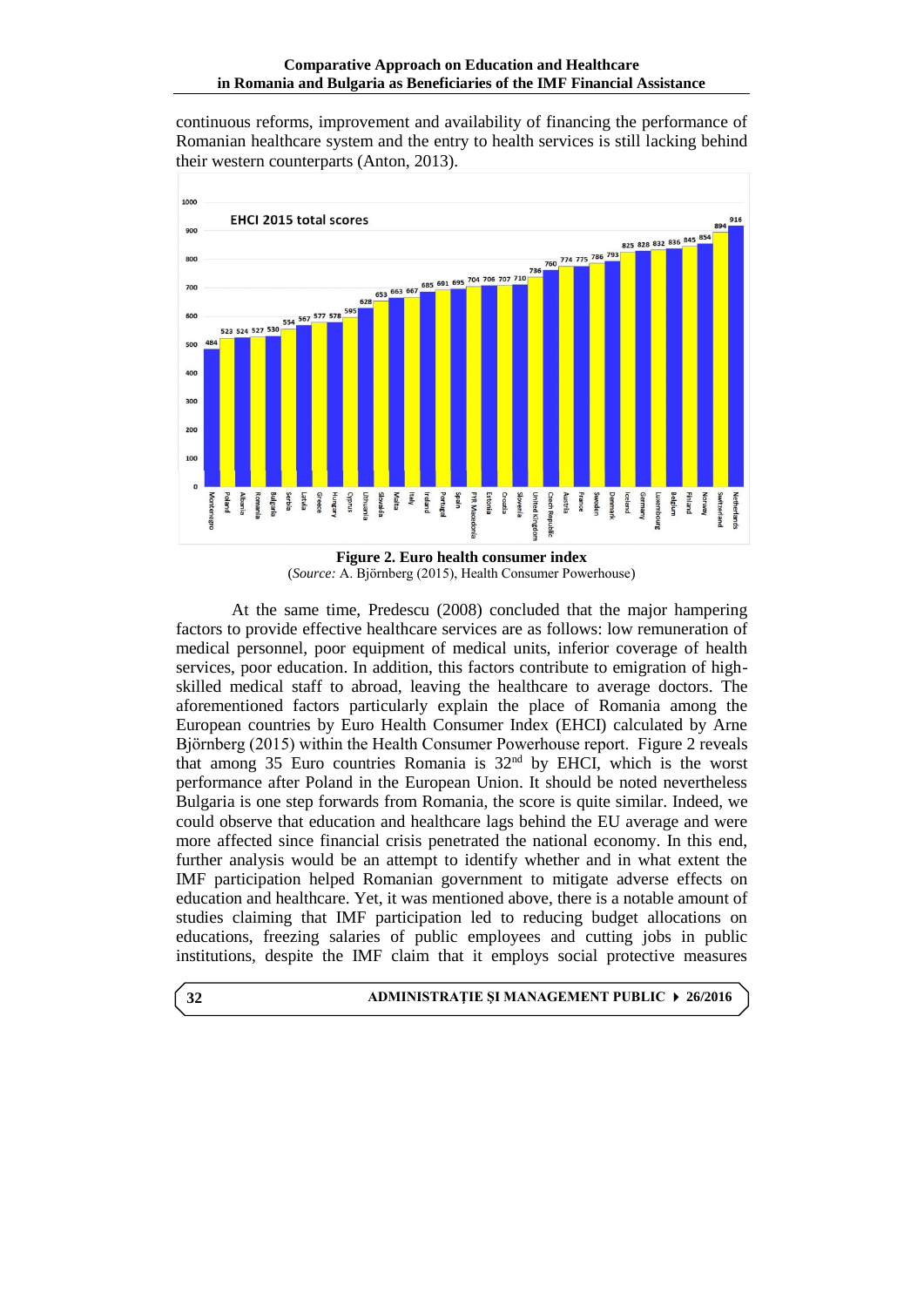aiming to safeguard most vulnerable (Kentikelenis *et al.*, 2015b). Hence, the following section discusses choice of appropriate method and its limitations.

## **3. Research methodology and data**

In the literature there are several statistical methods employed to estimate effects of IMF programs. In this section we briefly introduce those main methodological approaches by justifying our choice of a method. Particularly, Ul Haque and Khan (1998) segregate the following four methods: before-after method, with-without, generalized evaluation and comparison of simulations. Yet, Vreeland (2006) goes further by splitting generalized evaluation into three distinct approaches, there are as follows: controlling for selection on observed variables, controlling for selection on unobserved variables and instrumental variables. Each of them represents sophisticated methods to tackle selection problem in evaluation of IMF programs.

The before-after (BA) and with-without (WW) approaches are more intuitive and have drawback as they do not count selection problem, but their advantage is the ease of calculation. Yet, generalized evaluation and controlling for selection demand large-n observations, which are available in cross country and panel data analysis. Moreover, these methods, as well, have their limitations. Particularly, controlling selection methods are based on assumption that errors are distributed normally or bell-shaped. Instrumental variables could solve the problem with selection, but factors that condition the selection into IMF program can influence its effects, as well (Vreeland, 2006). Thus, assessment of IMF conditionality effects on program countries is not straightforward.

Given that our research attempts to identify IMF conditionality effects on Romanian education and healthcare, we have faced with real constraints on data availability. Data limitation hinders employment of above mentioned sophisticated methods for evaluation remaining the most appropriate ones BA and WW. Meanwhile, BA approach could be applied in this case, as Romania since 2009 has signed three continuous SBAs with IMF with two years duration, respectively in 2011 and 2013. Hence, there is no available data on education and healthcare indicators to evaluate after program performance.

We have consulted the literature to combat the selection problem in WW approach, since non-consideration of selection bias could cause serious misinterpretation of results. Particularly, it is not fair to compare a country that has problems and turned to the IMF with one that is in more preferable economic situation. The solution to surmount this issue is offered by Garuda (2000), who uses propensity scores to group countries based on their economic performance and propensity to apply for IMF financial assistance. Meanwhile, inclusion of just economic factors as determinants of IMF participation as well entails bias, since there are many political factors (availability of veto players, government stability, IMF past participation) that can influence the decision of government. All covariates with their sources are presented in Table 1.

# **ADMINISTRATION AND PUBLIC MANAGEMENT 26/2016**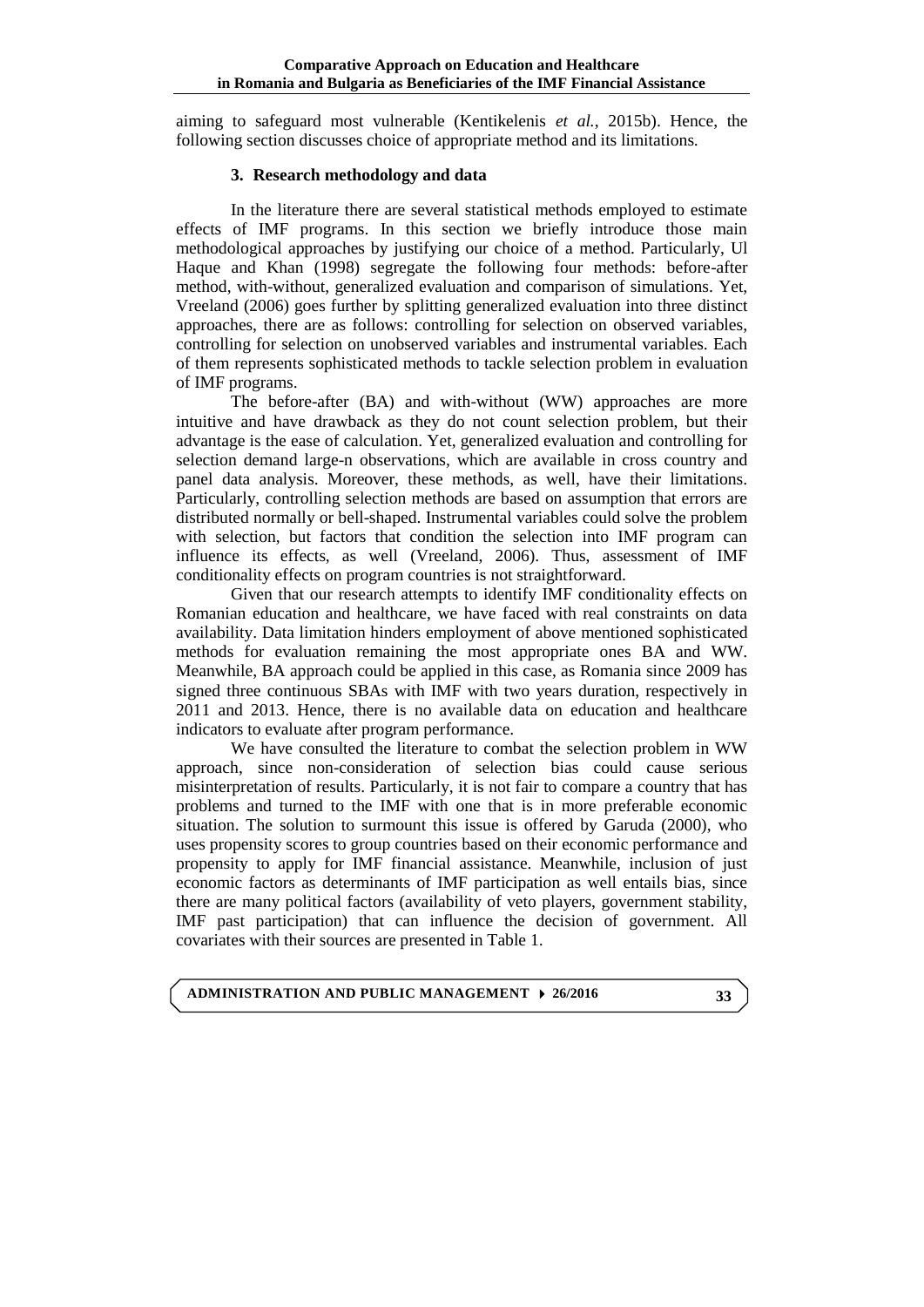### **Table 1. Data description and sources**

| <b>Variable</b>  | <b>Description</b>                                                                                              | <b>Source</b>                                            |
|------------------|-----------------------------------------------------------------------------------------------------------------|----------------------------------------------------------|
| <b>GDPPC</b>     | Gross domestic product per capita based on<br>purchasing-power-parity (PPP),<br>current<br>international dollar | <b>WEO</b>                                               |
| <b>GROWTH</b>    | Real growth of GDP in constant prices                                                                           | <b>WEO</b>                                               |
| <b>INV</b>       | Ratio of total investment in current local<br>currency and GDP in current local currency                        | <b>WEO</b>                                               |
| <b>INFL</b>      | Annual percentages of average consumer<br>prices year-on-year changes                                           | <b>WEO</b>                                               |
| <b>GDEBT</b>     | government<br>gross debt<br>General<br><b>as</b><br>a<br>percentage of GDP                                      | <b>WEO</b>                                               |
| <b>RESERVE</b>   | Total reserves in months of imports                                                                             | <b>WDI</b>                                               |
| CAB              | Current account balance as a ratio of GDP                                                                       | <b>WEO</b>                                               |
| <b>IMFPART</b>   | Dummy variable; 1 if the country was<br>under program that year, 0 otherwise                                    | Monitoring<br>of Fund<br>Arrangements database<br>(MONA) |
| <b>PASTAG</b>    | Dummy variable: 1 when the country has<br>ever participated in an IMF program and 0<br>otherwise                | <b>MONA</b>                                              |
| <b>SUMUN</b>     | Cumulative years a country t under an<br>IMF-supported program                                                  | <b>MONA</b>                                              |
| <b>CHECKS</b>    | Veto players' number in the country                                                                             | Database of Political<br>Institutions (DPI)              |
| <b>STABS</b>     | Government stability based on the percent<br>of veto players who drop from the<br>government in any given year  | <b>DPI</b>                                               |
| <b>LEGELEC</b>   | Dummy variable: 1 when there for the<br>legislative election year and 0 otherwise                               | <b>DPI</b>                                               |
| <b>POPGROWTH</b> | Annual growth of population                                                                                     | <b>WDI</b>                                               |

Current study in measuring propensity scores involve *probit* model with both economic and political factors as covariates of IMF participation decision (see Table 2). We have estimated two models with one-year lagged variables and with logarithmic values of them. The significance of covariates, thus, has been improved and propensity scores of the Model 2 have considered for our analysis. Based on obtained propensity scores, where the model correctly predicts 74 percent of

#### **ADMINISTRAŢIE ŞI MANAGEMENT PUBLIC 26/2016**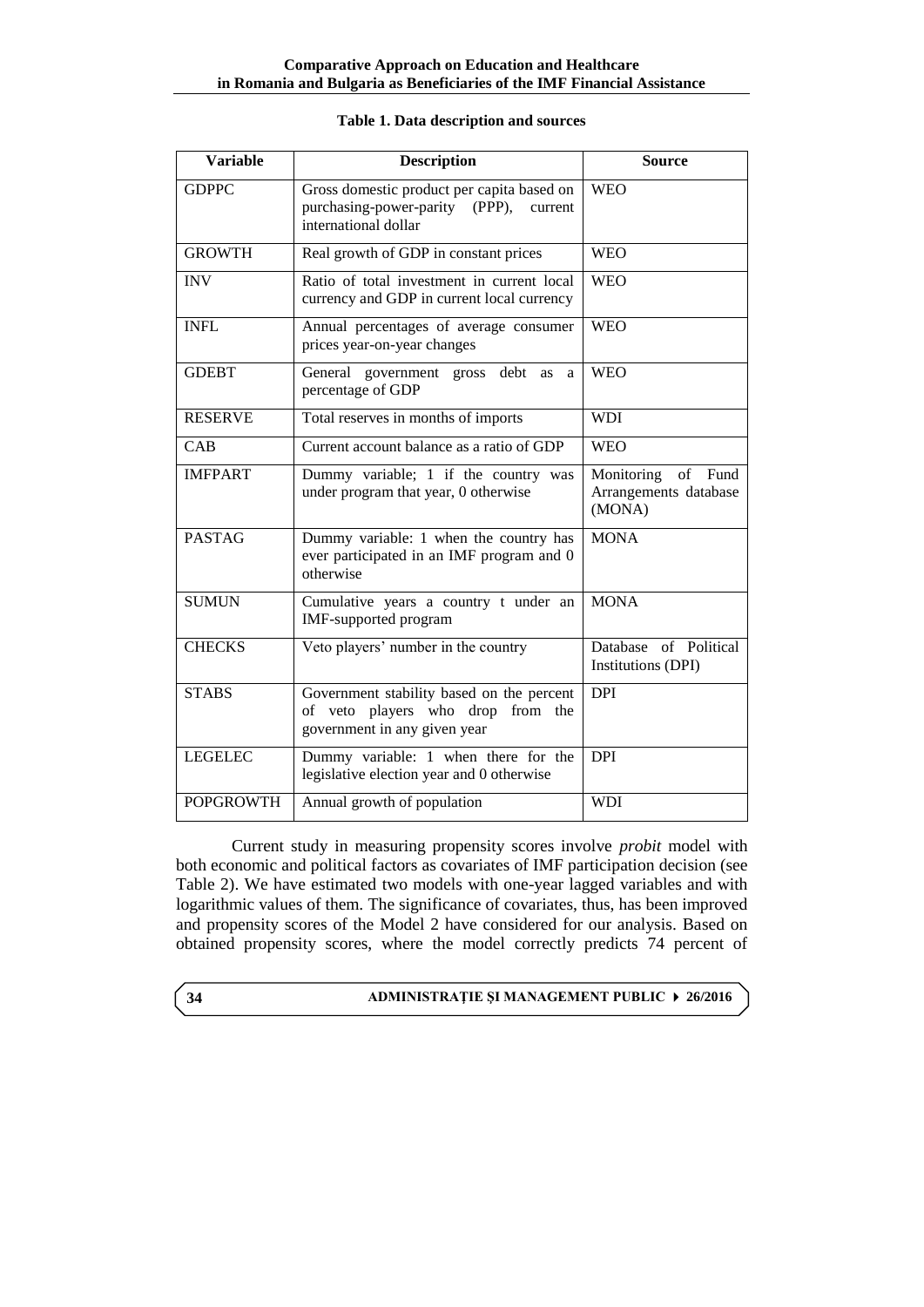participation, it has been identified that Romania and Bulgaria had similar propensity scores in 2007 and 2008, i.e. before Romanian government decision to resort to the IMF in 2009. The propensity scores in average for two years comprised respectively 0.73 and 0.72. And the propensity to resort to the IMF was preserved at the high level for both governments in 2009, as well, Romania having 0.78 and 0.76 for Bulgaria. The tests of unconfoundedness and overlap have been conducted, yet not presented within the paper due to space limitation, but are available upon request.

| Model 1           |              |                   | Model 2       |  |  |
|-------------------|--------------|-------------------|---------------|--|--|
| <b>Covariates</b> | Coefficient  | <b>Covariates</b> | Coefficient   |  |  |
|                   | $-.001$      |                   | $-.042$       |  |  |
| gdppc1            | $(.000***)$  | loggdppc1         | $(.018)$ ***  |  |  |
| growth            | $-.038$      | growth1           | $-.034$       |  |  |
|                   | $(.029**)$   |                   | $(-.009)$ *** |  |  |
| inv1              | $-.077$      | loginv1           | $-0.036$      |  |  |
|                   | $(.030**)$   |                   | $(.012)$ ***  |  |  |
| infl              | .071         | loginf11          | .052          |  |  |
|                   | $(.026**)$   |                   | $(.037)$ ***  |  |  |
| gdebt             | .017         | gdebt1            | .008          |  |  |
|                   | $(.006***)$  |                   | $(.001)$ **   |  |  |
| reserve           | $-.031$      | reserve1          | $-.021$       |  |  |
|                   | $(.013**)$   |                   | $(.001)$ **   |  |  |
| cab1              | $-.018$      | logcab1           | $-0.016$      |  |  |
|                   | $(-.006)$    |                   | $(.005)$ **   |  |  |
| pastag            | 1.28         | pastag            | 1.72          |  |  |
|                   | $(.386***)$  |                   | $(.089)$ ***  |  |  |
| sumun             | .174         | sumun             | .122          |  |  |
|                   | $(.040***)$  |                   | $(.010)$ **   |  |  |
| logchecks         | .822         | logchecks1        | .631          |  |  |
|                   | $(.041*)$    |                   | $(.398)$ *    |  |  |
| stabs             | $-.631$      | logstabs1         | $-.326$       |  |  |
|                   | $(-.495)$    |                   | $(.129)$ **   |  |  |
| legelec1          | .145         | legelec1          | .007          |  |  |
|                   | $(-.321)$    |                   | $(-.098)$     |  |  |
| intercept         | $-2.10$      | intercept         | .932          |  |  |
|                   | $(-1.52***)$ |                   | $(-.467)$ *** |  |  |

## **Table 2. Propensity score calculation with Probit model**

**ADMINISTRATION AND PUBLIC MANAGEMENT 26/2016**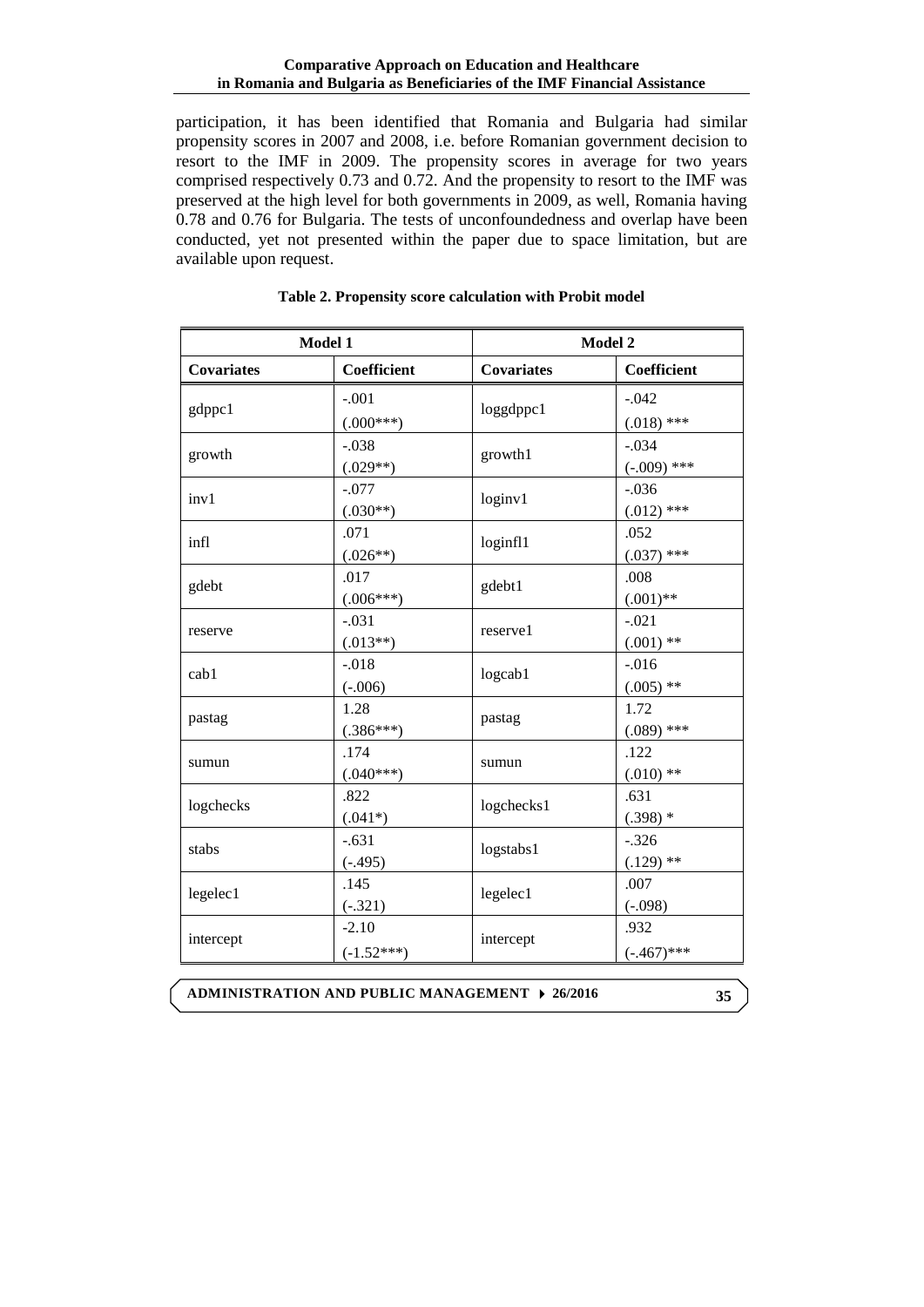**Comparative Approach on Education and Healthcare in Romania and Bulgaria as Beneficiaries of the IMF Financial Assistance**

| <b>Model 1</b>            |                    | <b>Model 2</b>                   |       |  |
|---------------------------|--------------------|----------------------------------|-------|--|
| <b>Covariates</b>         | <b>Coefficient</b> | Coefficient<br><b>Covariates</b> |       |  |
| <b>Observations</b>       | 477                |                                  | 468   |  |
| Chi squared               | 187.5              |                                  | 184.0 |  |
| <b>Pseudo R squared</b>   | 0.513              |                                  | 0.521 |  |
| <b>Correct prediction</b> | 0.71               | 0.74                             |       |  |

*Note:* Standard errors in parentheses

\* Significant at 10%; \*\* significant at 5%; \*\*\* significant at 1% n/a: PASTAG in trimmed sample was dropped due to co linearity

*(Source:* Authors' calculation)

Yet, having high score of propensity to participate in an IMF program Bulgarian authorities chose not to resort to the IMF. Thus, employing Bulgaria as a counterfactual for Romania would significantly reduce the bias of selection on observables and may allow to draw some general conclusions about the IMF participation effects on Romanian education and healthcare. At the same time, it is worth mentioning that the involvement of PSs still may entail bias since it fails to control for selection on unobservable.

In general, data on analysis of education and healthcare include input and output variables, where input variables are public expenditures on different levels of education, healthcare and its share in GDP and public budget. Yet, output variables illustrate the efficiency of such expenditures on education such as enrollment of students, out-of-school children number, and for healthcare: life expectancy at birth; infant mortality rate; (per 1,000 live births); and incidence of tuberculosis (per 100 000 population per year). In this end, we have made comparison of both input and output variables in Romania and Bulgaria to understand the sway of IMF programs on Romanian education and healthcare. It should be noted, that input variables have been under indirect influence of IMF measures such as cutting budget deficit, shrinkage of public jobs and wage increase limitations, which is discussed in details in the following section. In order to eliminate problems related with differences between statistical methodologies of distinct sources. We have based just on Eurostat databases, which provide data till 2012.

## **4. Comparative analysis of IMF program effects on education and healthcare in Romania**

Romania since 2009 has signed three SBAs with IMF, where the last two ones have been declared as precautionary. Therefore, given that IMF officials need to review Romanian government performance on quarterly basis, 16 overall reviews by the IMF staff has been analyzed and extracted the reforms or measures that directly or indirectly could influence Romanian education and healthcare.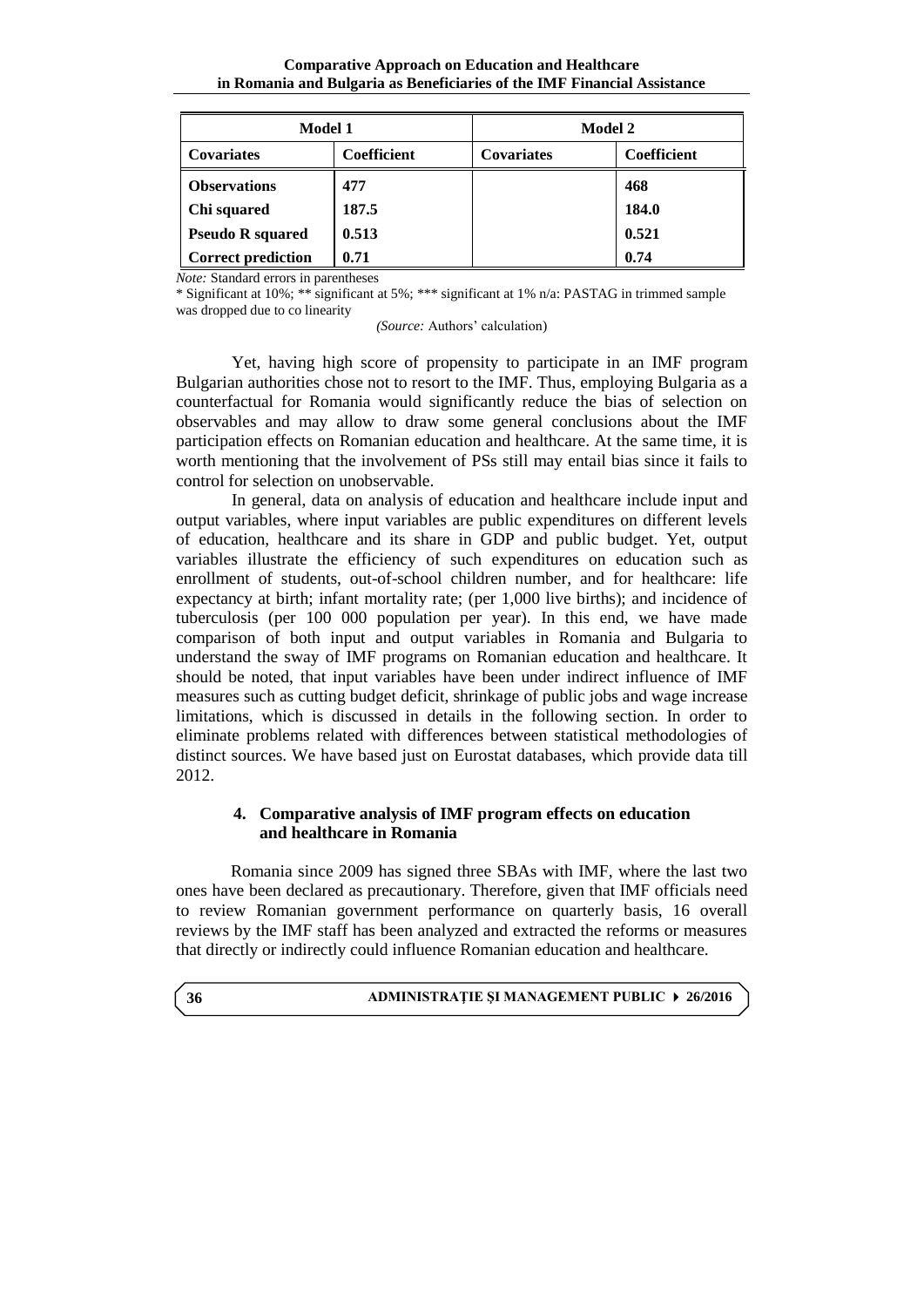Particularly, the IMF officials after all reviews concluded that "*Romania has successfully concluded two Stand-by Arrangements with the Fund"* (IMF MONA, 2015). Thus, we suppose that government compliance was not a problem in implementation of IMF measures. Hence, the effects of IMF policies on Romanian education and healthcare could be fully attributed to the Fund, given the compliance of Romanian authorities.

### **Table 3. Major requirements of the IMF**

| SBA 2009-2011                                                                                                                                                                                                                                        | SBA 2011-2013                                                                                                                                                              |
|------------------------------------------------------------------------------------------------------------------------------------------------------------------------------------------------------------------------------------------------------|----------------------------------------------------------------------------------------------------------------------------------------------------------------------------|
| <b>Budget expenditures</b>                                                                                                                                                                                                                           | <b>Budget expenditures</b>                                                                                                                                                 |
| Streamlined public employment (by over<br>100,000                                                                                                                                                                                                    | Continued streamlining of public<br>employment allowing restoration of<br>the 2010 public wage cut within a<br>sustainable wage bill                                       |
| A public sector wage cut of 25 percent (partly<br>offset by 15 percent increase in 2011)                                                                                                                                                             | Improved targeting of subsidies and<br>social assistance                                                                                                                   |
| Elimination of holiday bonuses<br>and the 13th salary                                                                                                                                                                                                | Elimination of arrears of the health<br>insurance fund, reduction and<br>improved control of central and local<br>government arrears, and shortening<br>of payments period |
| Inefficient social benefits cut (15 percent) and<br>reinforced social inspections                                                                                                                                                                    |                                                                                                                                                                            |
| Central government arrears reduced to near zero                                                                                                                                                                                                      |                                                                                                                                                                            |
| <b>Budget revenue</b>                                                                                                                                                                                                                                | <b>Budget revenue</b>                                                                                                                                                      |
| A rise in social security contribution rates<br>$(3$ ppts.)                                                                                                                                                                                          | egration of tax and social contributions<br>collection                                                                                                                     |
| <b>Structural reforms</b>                                                                                                                                                                                                                            | <b>Structural reforms</b>                                                                                                                                                  |
| A major pension reform was approved to increase<br>retirement ages, move indexation from wages to<br>inflation, and reduce incentives for early<br>retirement, while continuing to build the second<br>pension pillar                                | Passage of a New Labour Code and<br>Social Dialogue Law that enhance<br>labour market efficiency                                                                           |
| The public wage system was reformed,<br>harmonizing wages across ministries and<br>significantly reducing the role of bonuses in<br>compensation                                                                                                     | assage of a Social Assistance Law that<br>provides for streamlining and better<br>targeting of social benefits                                                             |
| Social benefits were reformed-including<br>unemployment insurance, social assistance<br>programs, and maternity benefits-to improve<br>efficiency while reducing costs<br>(Source: IMF official reviews of Romanian SBAs initiated in 2009 and 2011) |                                                                                                                                                                            |
|                                                                                                                                                                                                                                                      |                                                                                                                                                                            |

**ADMINISTRATION AND PUBLIC MANAGEMENT 26/2016**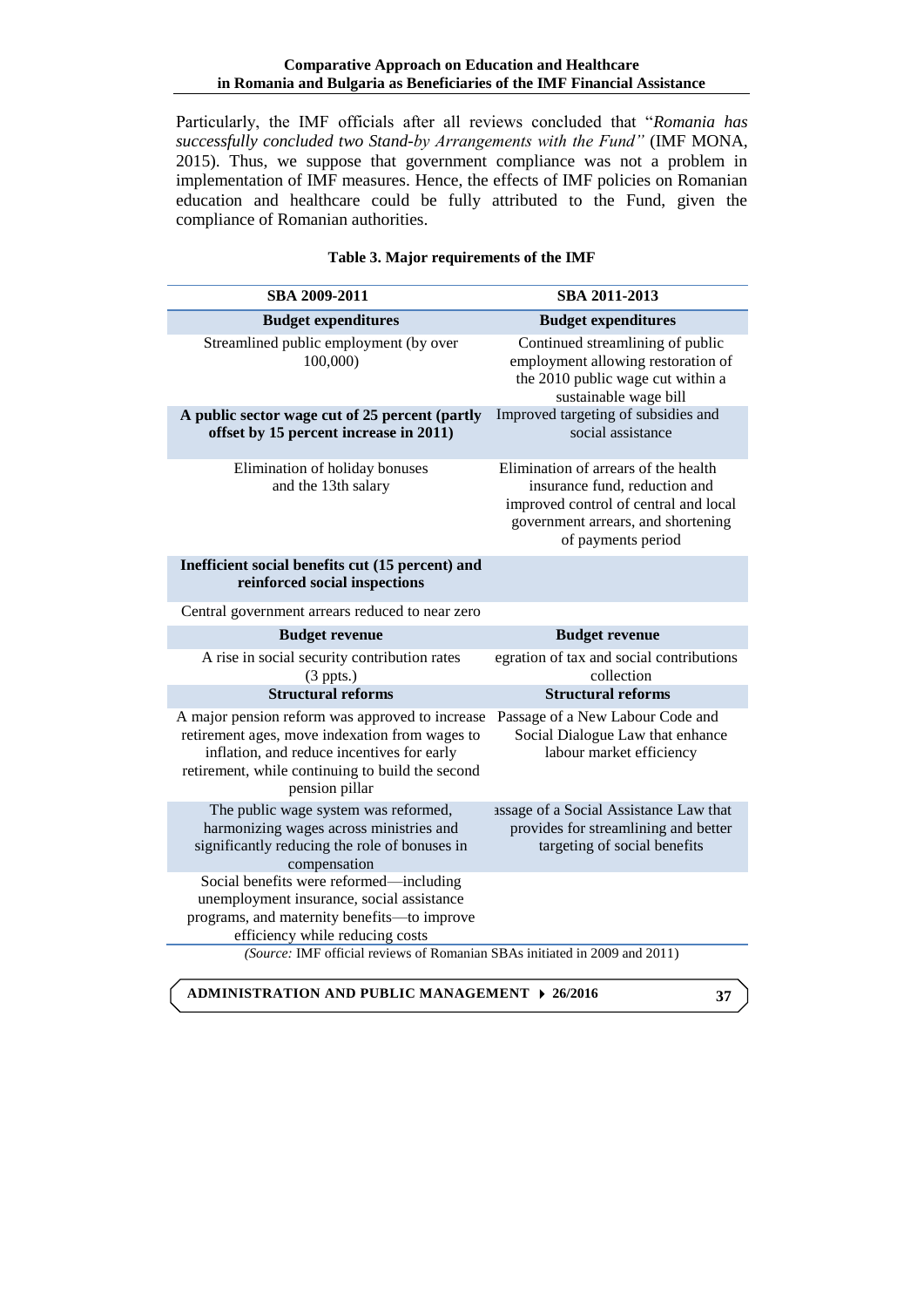According to the reviews of the IMF staff, Romanian government has implemented various successive and comprehensive reforms in four major economic areas: budget expenditures and revenue, structural reforms and financial sector. Yet, within our topic we have extracted those measures that could affect education and healthcare either directly or indirectly (see Table 3). Particularly, first SBA signed in 2009 urged Romanian government to cut budget deficit up to 3 percent of GDP. This difficult path could not be implemented without harmful and rigid methods. Especially, on expenditure side IMF measures caused shrinkage in public employment by over 100,000 persons, public wages are cut by 25 percent, the  $13<sup>th</sup>$  salary was eliminated and inefficient social benefits were cut by 15 percent. Meanwhile, the majority of public employees are in education and in health sector, hence those sectors are more affected of the aforementioned measures. Moreover, on the revenue side 3 percentage point rise in social contribution, as well may have adverse effects on employment in private sector and private schools. Furthermore, Romanian authorities made reforms of wages and social contribution by reducing the role of bonuses and compensations.

Review of SBA initiated in 2011 shows that Romanian government continued streamlining of public employment, eliminations of arrears and improved targeting of social assistance on the expenditure side. Yet, on the revenue side IMF officials highlight that integration of tax and social contribution collection took place. Amongst the structural reforms we have extracted Passage of New Labor Code and Social Assistance Law, which was likely to affect education and healthcare. In this end, we further analyze main education and healthcare indicators of Romania and Bulgaria to unveil the effects of aforementioned measures on them. Thus, the data are split into two categories based on their nature. Particularly, data represented in the first part include those indicators that directly may be affected by domestic fiscal policies and are entitled as input variables. As was mentioned above the data are extracted from the one source, in order to overcome some minor differences in methodology of calculation. In our case all data are captured from Eurostat database, which let us analyze the desired data from 2008 until 2012 with some exceptions. We include 2008 as a non-crisis year to draw on some conclusions (See Table 4 and Table 5).

First of all, the attention is directed to the education expenditures to explore its development since crisis penetration. This indicator is calculated as a percentage of GDP and illustrates that Bulgaria has notable comparative advantage on Romania. Especially, Bulgarian authorities managed to preserve approximately the pre-crisis year level of education expenditures comprising 3.8 percent in 2013. At the same time, Romanian authorities, perhaps due to IMF imposed measures to cut budget deficit, notably reduced expenditures on education pinning it on 2.8 percent in 2013, which is less than pre-crisis year by 37.7 percentage points. By another indicator, such as expenditures on educational institutions from private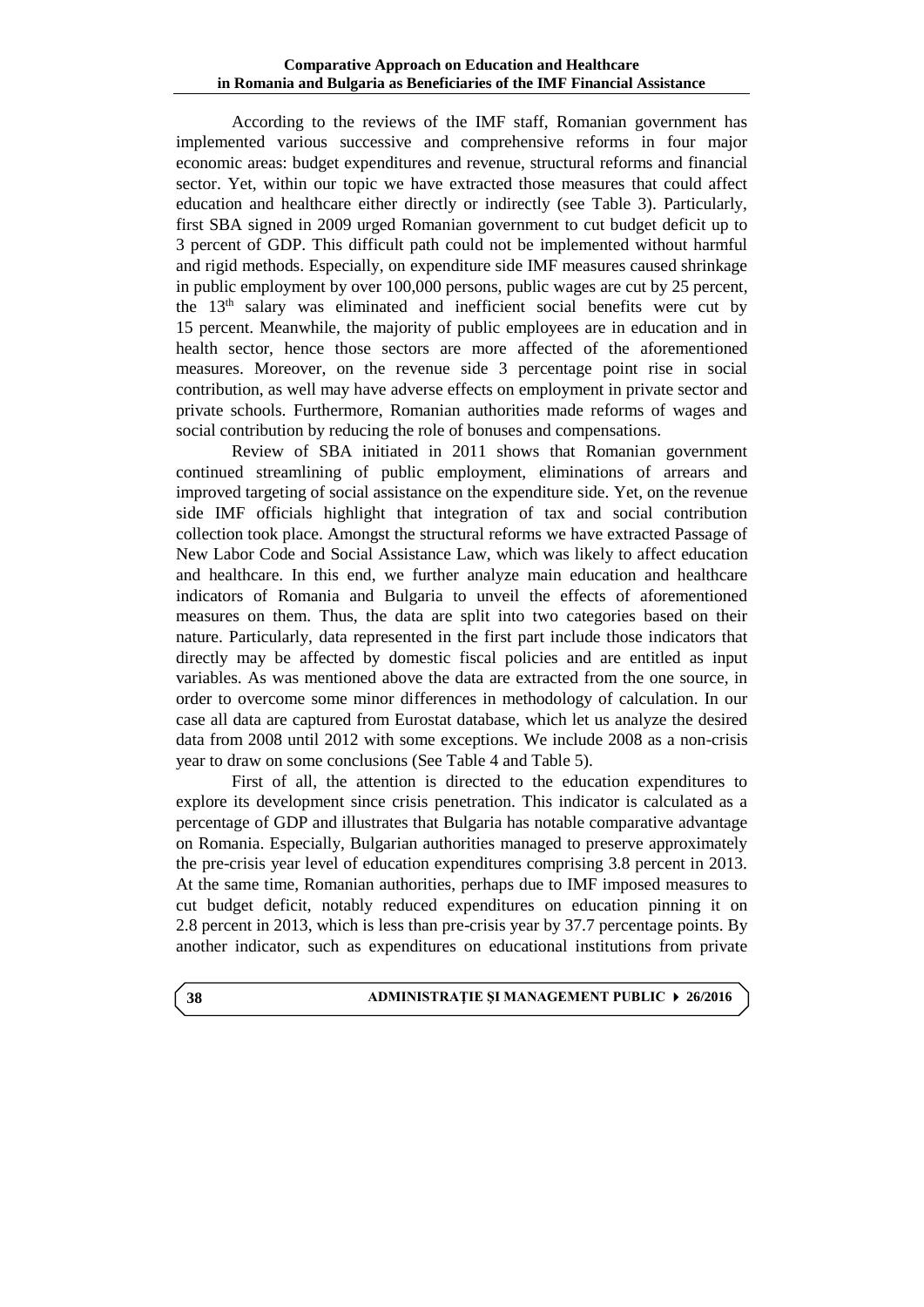sources as percentage of GDP, as well Bulgaria steps forward. Particularly, during 2008-2011 investment from private sources on education had some growth increasing by 16.5 percent and comprising 0.65 percent of GDP in 2011. At the same time, Romania being behind Bulgaria by this indicator could hardly preserve that level comprising just 0.11 percent of GDP in 2011. Moreover, public subsidies towards private sector illustrates the same image, i.e. Bulgarian authorities with minor deeds, but stepped forward, while Romanian authorities just lagged behind their Bulgarian counterparts respectively 0,65 and 0,12 percent of GDP in 2011.

Our last input indicator is annual expenditure on educational institutions per pupil/student in purchasing power standard. By comparing performances of these two countries in 2009 and 2011 respectively could be revealed that Romanian students were more affected than Bulgarian ones. Besides the fact that Bulgarian government spends more money on an average pupil/student they did manage to mitigate the adverse effects of crisis more efficiently than Romanian government. Particularly, per student expenditures in Bulgarian and Romanian decreased in 2011 comparing with 2009 by respectively 5.1 and 13.2 percent composing 2,713 and 2,074 pps. We further discuss the effects of input indicators on overall performance of education sector by presenting some output indicators, which is classified by the International Standard Classification of Education (ISCED) (see Table 4).

|                                                                          | 2008                                                                            | 2009  | 2010                    | 2011  | 2012 | 2013 |  |  |
|--------------------------------------------------------------------------|---------------------------------------------------------------------------------|-------|-------------------------|-------|------|------|--|--|
|                                                                          |                                                                                 |       | <b>Input indicators</b> |       |      |      |  |  |
|                                                                          | Education expenditures as a percentage of gross domestic product (GDP)          |       |                         |       |      |      |  |  |
| Bulgaria                                                                 | 4                                                                               | 4.2   | 3.7                     | 3.5   | 3.4  | 3.8  |  |  |
| Romania                                                                  | 4.5                                                                             | 4.1   | 3.3                     | 4.1   | 3    | 2.8  |  |  |
| Expenditure on educational institutions from private sources as % of GDP |                                                                                 |       |                         |       |      |      |  |  |
| <b>Bulgaria</b>                                                          | 0.56                                                                            | 0.66  | 0.63                    | 0.65  | na   | na   |  |  |
| Romania                                                                  | na                                                                              | 0.11  | 0.12                    | 0.11  | na   | na   |  |  |
| combined                                                                 | Public subsidies to the private sector as % of GDP. for all levels of education |       |                         |       |      |      |  |  |
| <b>Bulgaria</b>                                                          | 0.6                                                                             | 0.7   | 0.74                    | 0.65  | na   | na   |  |  |
| Romania                                                                  | na                                                                              | 0.13  | 0.12                    | 0.12  | na   | na   |  |  |
| Annual expenditure on educational institutions per student in pps        |                                                                                 |       |                         |       |      |      |  |  |
| <b>Bulgaria</b>                                                          | 2,874                                                                           | 2,861 | 2,655                   | 2,713 | na   | na   |  |  |
| Romania                                                                  | na                                                                              | 2,391 | 2,133                   | 2,075 | na   | na   |  |  |

**Table 4. Romanian and Bulgarian educational indicators**

### **ADMINISTRATION AND PUBLIC MANAGEMENT 26/2016**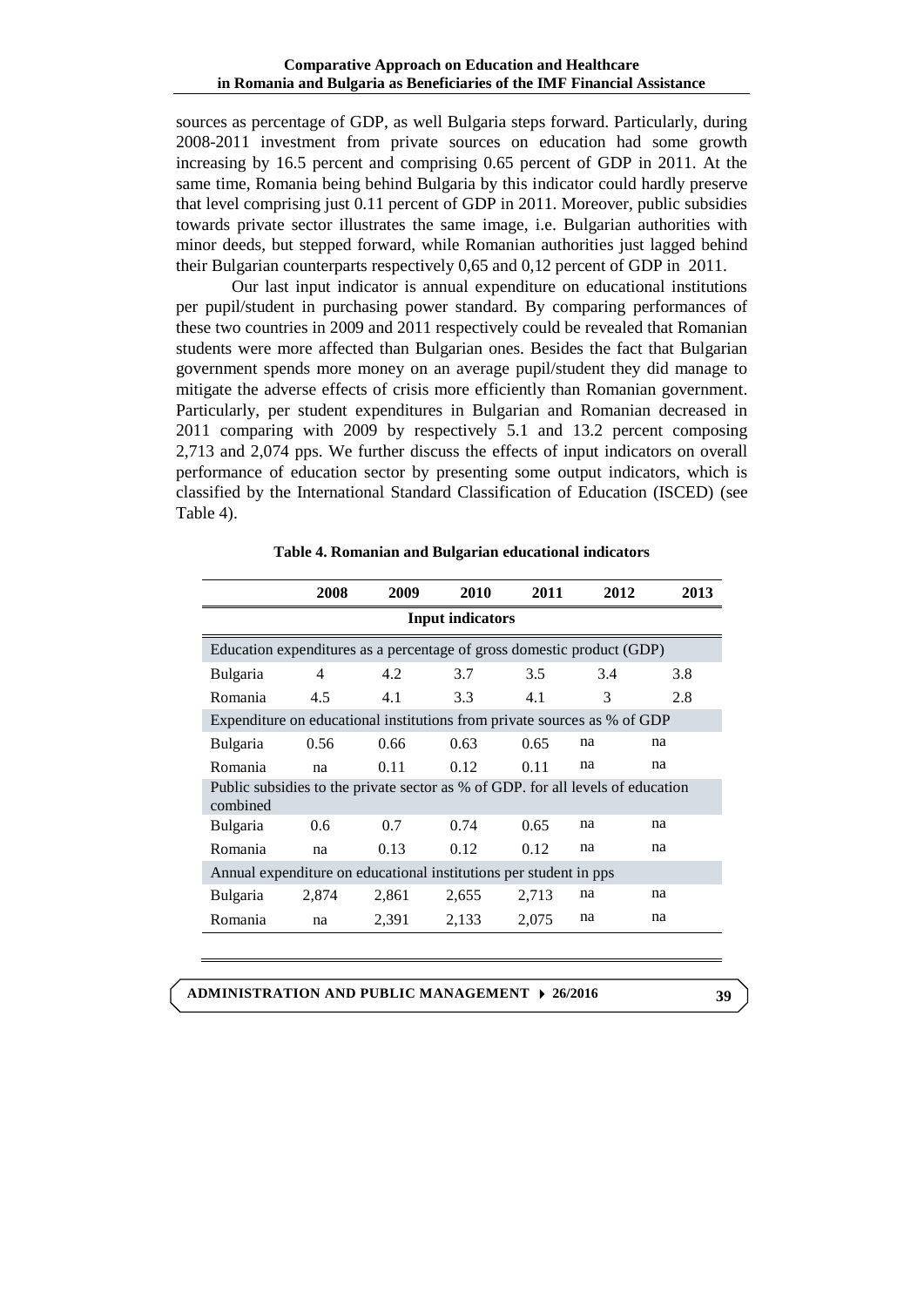**Comparative Approach on Education and Healthcare in Romania and Bulgaria as Beneficiaries of the IMF Financial Assistance**

| 2008                                                                                                                 | 2009  | 2010  |                          | 2011  | 2012  | 2013 |  |
|----------------------------------------------------------------------------------------------------------------------|-------|-------|--------------------------|-------|-------|------|--|
|                                                                                                                      |       |       | <b>Output indicators</b> |       |       |      |  |
| Teachers (ISCED 0-4) and academic staff (ISCED 5-6) thousand persons                                                 |       |       |                          |       |       |      |  |
| <b>Bulgaria</b>                                                                                                      | 108.1 | 100.6 | 98.4                     | 96.4  | 97.1  | na   |  |
| Romania                                                                                                              | 276.8 | 275.4 | 268.7                    | 253   | 247.5 | na   |  |
| Number of enrolled students                                                                                          |       |       |                          |       |       |      |  |
| <b>Bulgaria</b>                                                                                                      | 1,349 | 1,323 | 1,315                    | 1,308 | 1,294 | na   |  |
| Romania                                                                                                              | 4,553 | 4,532 | 4,401                    | 4,228 | 3,989 | na   |  |
| Ratio of Students to teachers (ISCED 1-3)                                                                            |       |       |                          |       |       |      |  |
| <b>Bulgaria</b>                                                                                                      | 12.8  | 13.5  | 13.6                     | 13.8  | 13.9  | na   |  |
| Romania                                                                                                              | 14.3  | 14.1  | 14.3                     | 15.2  | 15.4  | na   |  |
| Students in public institutions (ISCED 1 to 4) - as % of all students                                                |       |       |                          |       |       |      |  |
| <b>Bulgaria</b>                                                                                                      | 97.1  | 97    | 97.3                     | 96.7  | 96.3  | na   |  |
| Romania                                                                                                              | 98.4  | 98    | 97.7                     | 97.5  | 97.4  | na   |  |
| Participants in early education (aged between 4-7 years-old) - as % of<br>inhabitants of the corresponding age group |       |       |                          |       |       |      |  |
| <b>Bulgaria</b>                                                                                                      | 84.4  | 84.2  | 85.3                     | 86.6  | 87.1  | na   |  |
| Romania                                                                                                              | 88.5  | 88    | 87.2                     | 86.4  | 85.5  | na   |  |

*(Source:* Eurostat)

Teachers and academic staff in these countries are seriously affected by the crisis. The data show that both in Bulgaria and Romania took place serious cuts, particularly comparing with 2008 the overall number of teachers and academic staff decreased by respectively 10.1 and 10.6 percent comprising 97.1 thousand and 247.5 thousand in 2011. As well, a drastic shrinkage in number felt students in those countries, as in 2012 compared with pre-crisis year student amount in Bulgaria and Romania decreased respectively by 4.1 and 12.4 percent. These two mentioned indicators together contribute to the growth of students to teachers ratio, which traditionally was lagging behind the EU member-states. Particularly, in Bulgaria and Romania this indicator comprised respectively 13.9 and 15.4 at primary and secondary levels of education. Furthermore, from Table 4 could be shown that two countries have high level student enrollment in public institutions in Bulgaria 96.3 percent and 97.4 percent in Romania. Yet, both two countries felt decrease in enrollment in public institutions during the crisis. At the same time, Bulgaria has significantly improved enrollment in early education increasing it by 3.2 percent compared with pre-crisis year. Yet, Romania felt decrease in enrollment of pre-primary education by 3.4 percent in the same period. Hence, 14.5 and 12.9 percent of inhabitants corresponding age group remained out of education in 2012 respectively in Romania and Bulgaria.

#### **ADMINISTRAŢIE ŞI MANAGEMENT PUBLIC 26/2016**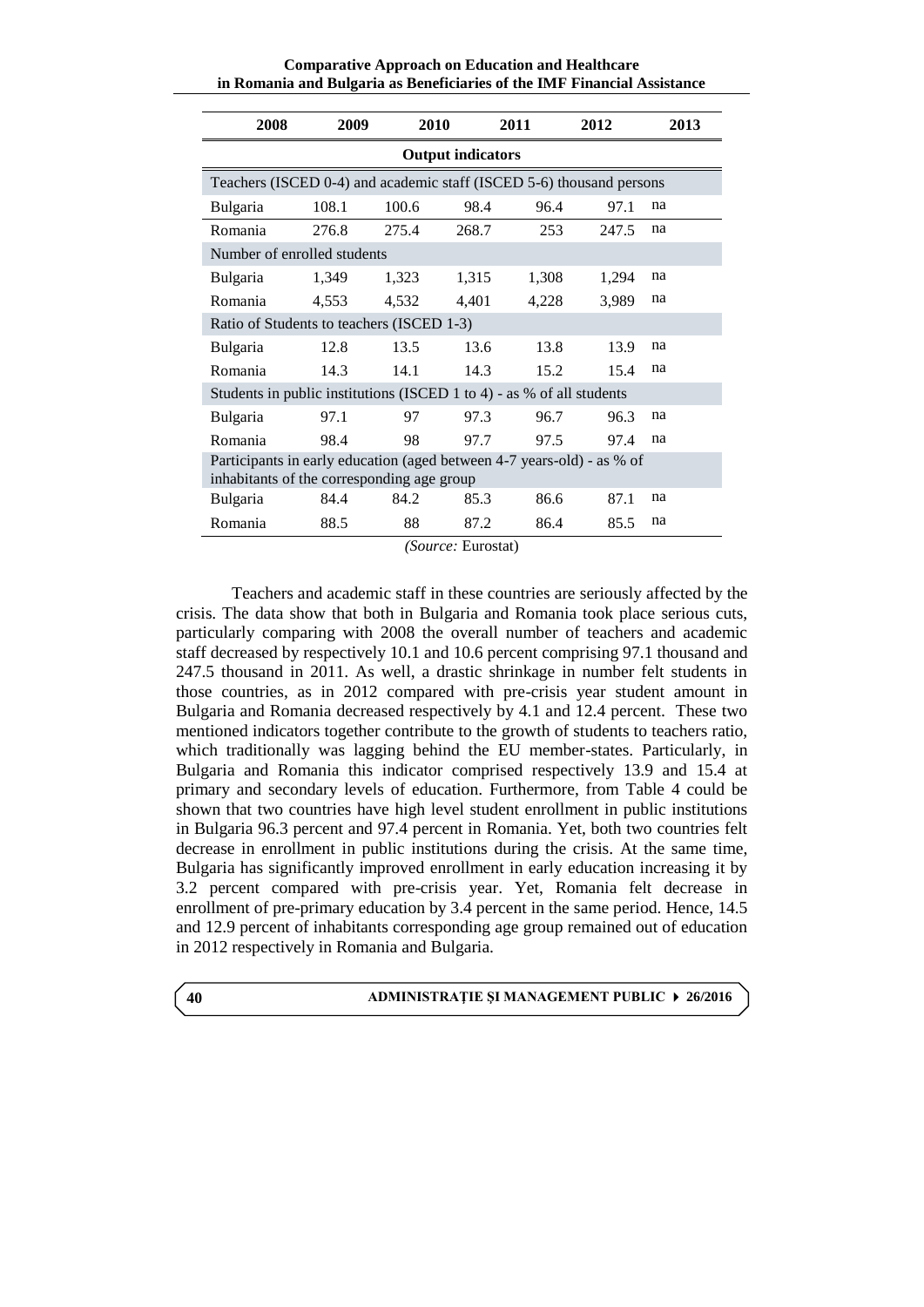|                                                             | 2008                                                                                              | 2009                                                                   | 2010                     | 2011  | 2012  | 2013  |  |
|-------------------------------------------------------------|---------------------------------------------------------------------------------------------------|------------------------------------------------------------------------|--------------------------|-------|-------|-------|--|
| <b>Input indicators</b>                                     |                                                                                                   |                                                                        |                          |       |       |       |  |
| Total healthcare expenditures as a percentage of (GDP)      |                                                                                                   |                                                                        |                          |       |       |       |  |
| Bulgaria                                                    | 6.6                                                                                               | 7.06                                                                   | 7.54                     | 7.66  | 7.72  | 7.83  |  |
| Romania                                                     | 5.27                                                                                              | 5.59                                                                   | 5.82                     | 5.51  | 5.46  | 5.48  |  |
|                                                             |                                                                                                   | Total public expenditure on healthcare as % of GDP                     |                          |       |       |       |  |
| Bulgaria                                                    | 3.71                                                                                              | 3.84                                                                   | 4.18                     | 4.16  | 4.25  | na    |  |
| Romania                                                     | 4.29                                                                                              | 4.4                                                                    | 4.65                     | 4.34  | 4.36  | na    |  |
|                                                             |                                                                                                   | Total private expenditure on healthcare as % of GDP                    |                          |       |       |       |  |
| Bulgaria                                                    | 2.89                                                                                              | 3.23                                                                   | 3.36                     | 3.5   | 3.47  | na    |  |
| Romania                                                     | 0.98                                                                                              | 1.19                                                                   | 1.16                     | 1.16  | 1.1   | na    |  |
|                                                             |                                                                                                   | Total healthcare expenditures per inhabitant (Euro)                    |                          |       |       |       |  |
| Bulgaria                                                    | 311.3                                                                                             | 330.5                                                                  | 366.0                    | 400.3 | 434.6 | na    |  |
| Romania                                                     | 356.8                                                                                             | 323.4                                                                  | 356.5                    | 358.6 | 357.6 | na    |  |
|                                                             |                                                                                                   | Public healthcare expenditures per inhabitant (Euro)                   |                          |       |       |       |  |
| Bulgaria                                                    | 175.0                                                                                             | 179.6                                                                  | 202.9                    | 217.3 | 229.1 | na    |  |
| Romania                                                     | 290.5                                                                                             | 254.6                                                                  | 284.9                    | 282.8 | 285.8 | na    |  |
|                                                             |                                                                                                   |                                                                        | <b>Output indicators</b> |       |       |       |  |
|                                                             | 2008                                                                                              | 2009                                                                   | 2010                     | 2011  | 2012  | 2013  |  |
|                                                             |                                                                                                   | Healthy life years in absolute value at birth                          |                          |       |       |       |  |
| Bulgaria                                                    | 63.9                                                                                              | 64.0                                                                   | 65.1                     | 64.0  | 63.9  | 64.5  |  |
| Romania                                                     | 61.5                                                                                              | 60.8                                                                   | 57.4                     | 57.2  | 57.7  | 58.3  |  |
|                                                             |                                                                                                   | Healthy life years at birth in percentage of the total life expectancy |                          |       |       |       |  |
| Bulgaria                                                    | 87.2                                                                                              | 86.9                                                                   | 88.2                     | 86.3  | 86    | 86.1  |  |
| Romania                                                     | 83.7                                                                                              | 82.7                                                                   | 77.9                     | 76.9  | 77.6  | 77.7  |  |
|                                                             |                                                                                                   | Life expectancy in absolute value at birth                             |                          |       |       |       |  |
| Bulgaria                                                    | 73.4                                                                                              | 73.8                                                                   | 73.9                     | 74.3  | 74.4  | 75.0  |  |
| Romania                                                     | 73.5                                                                                              | 73.7                                                                   | 73.9                     | 74.4  | 74.4  | 75.0  |  |
| Incidence of tuberculosis (per 100 000 population per year) |                                                                                                   |                                                                        |                          |       |       |       |  |
| Bulgaria                                                    | 61.6                                                                                              | 60.8                                                                   | 60.5                     | 51.2  | 47.9  | 46.3  |  |
| Romania                                                     | 233.8                                                                                             | 230.1                                                                  | 210.1                    | 188.4 | 204.5 | 201   |  |
|                                                             | Health personnel, per 100 000 population per year (excluding nursing and caring<br>professionals) |                                                                        |                          |       |       |       |  |
| Bulgaria                                                    | 443                                                                                               | 454.6                                                                  | 460.1                    | 477.2 | 483.8 | 498.1 |  |

## **Table 5. Romanian and Bulgarian healthcare indicators**

**ADMINISTRATION AND PUBLIC MANAGEMENT 26/2016**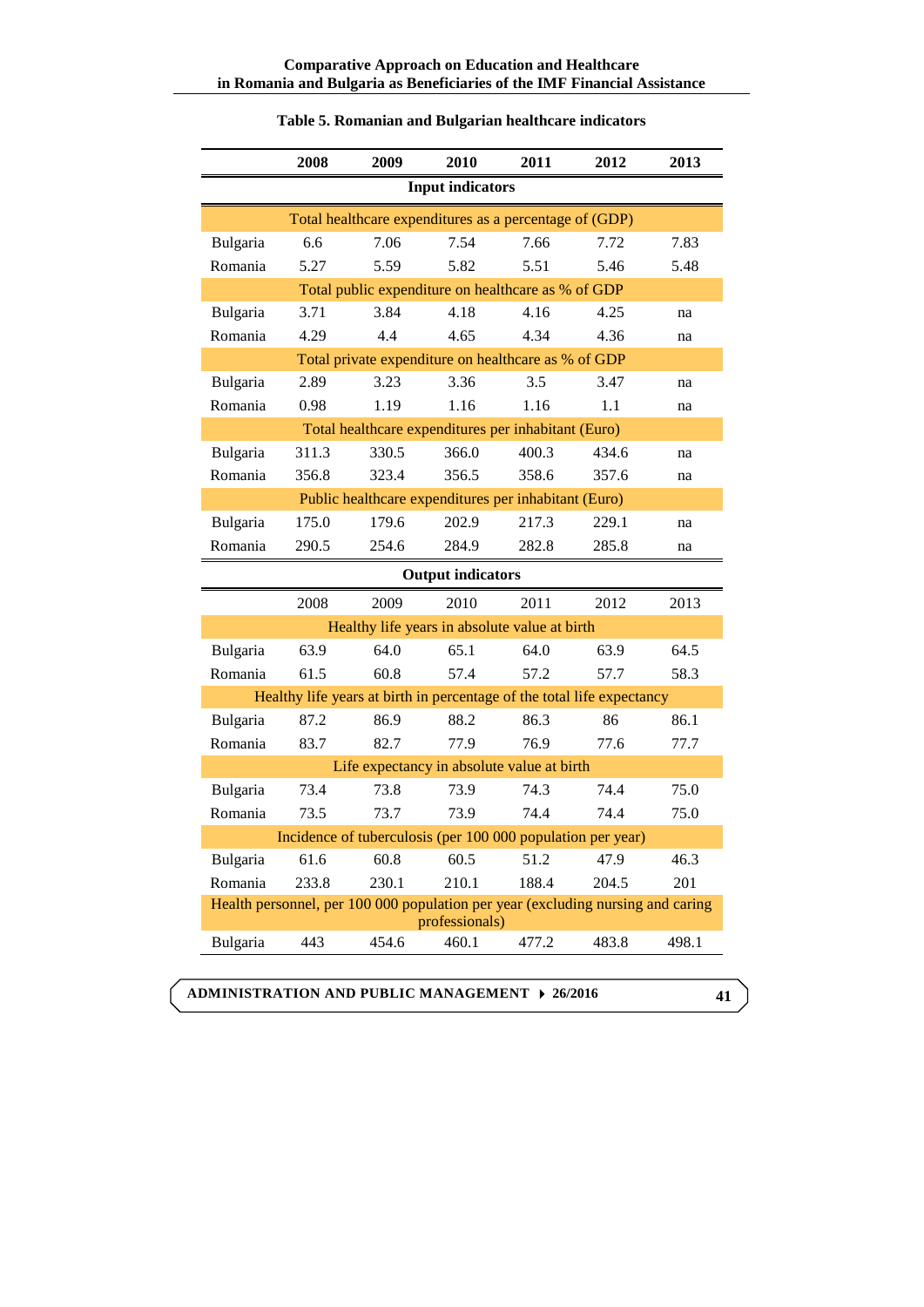**Comparative Approach on Education and Healthcare in Romania and Bulgaria as Beneficiaries of the IMF Financial Assistance**

|                 | 2008                                                          | 2009       | 2010     | 2011          | 2012  | 2013  |
|-----------------|---------------------------------------------------------------|------------|----------|---------------|-------|-------|
| Romania         | 276.4                                                         | 283.7      | 297.3    | 301.5         | 329.7 | 335.7 |
|                 | Available beds in hospitals (per 100 000 population per year) |            |          |               |       |       |
| <b>Bulgaria</b> | 649.4                                                         | 659.7      | 655.4    | 644.9         | 661.2 | 681.6 |
| Romania         | 656.9                                                         | 662        | 628.5    | 612.4         | 659.6 | 667.3 |
|                 |                                                               | $\sqrt{a}$ | <b>D</b> | $\sim$ $\sim$ |       |       |

*(Source*: Eurostat)

The similar situation is with healthcare input indicators such as total and public expenditures as a share of GDP, or per inhabitant expressed in Euro (see Table 5). Particularly, the total expenditures on healthcare as a percentage of GDP were higher in Bulgaria in pre-crisis year and remaining high in 2013, after implementation of two IMF programs. In average, the growth of expenditures on healthcare in 2012 compared with 2008 in Bulgaria comprised 16.9 percent, yet in Romania just 3.6 percent. It should be noted, that financing of healthcare from private agents grew rapidly in Bulgaria by ensuring 9.0 percent growth of total expenditures, where public sector ensured 7.9 percent (calculated based on data from Table 5). In Romania, as well financing from private sector grew rapidly by provoking 2.3 percent growth of total expenditures, yet Romanian funds from private agents are relatively small compared with Bulgaria, where in average 45 percent of healthcare finance comes from private agents. Another input indicator that reveals Bulgarian comparative advantage in terms of healthcare is total expenditures per inhabitant expressed in Euro. It could be observed that while in Romania per inhabitant in 2008 was spent Euro 357 by 14.6 percent higher than in Bulgaria, the situation extremely changed in 2013, where already Bulgaria exceeded Romania by 21.5 percent, i.e. during observed period Bulgarian expenditures on healthcare grew by 7 percent faster that in Romania. Moreover, public spending on healthcare in the same period decreased by 5 euros in Romania, while in Bulgaria increased by 54 euros. Therefore, it could be concluded that during the crisis Bulgarian government managed more effective substitution of financing of private agents who were hard hit by crisis through increase in public financing, than its Romanian counterpart. Furthermore, in the Table 5 are presented healthcare output indicators to check whether cuts in healthcare expenditures were the results of their efficient allocation.

The Table 5 captures most widely used output indicators of healthcare (Anton, 2013). Life expectancy at birth in two countries were quite similar without notable fluctuation during the observed period, which was acceptable given the nature of the indicator. Thus, life expectancy at birth in 2013 comprised 75 years for both countries. Nevertheless, the life expectancy is equal, the divergence exist in the indicator of expected healthy life, where Bulgarian citizens have a notable advantage. Particularly, an average citizen in Bulgaria is anticipated to live healthy by 6 years more than one in Romania. Moreover, this indicator during the discussed period was slightly improved for Bulgaria, yet in Romania it worsened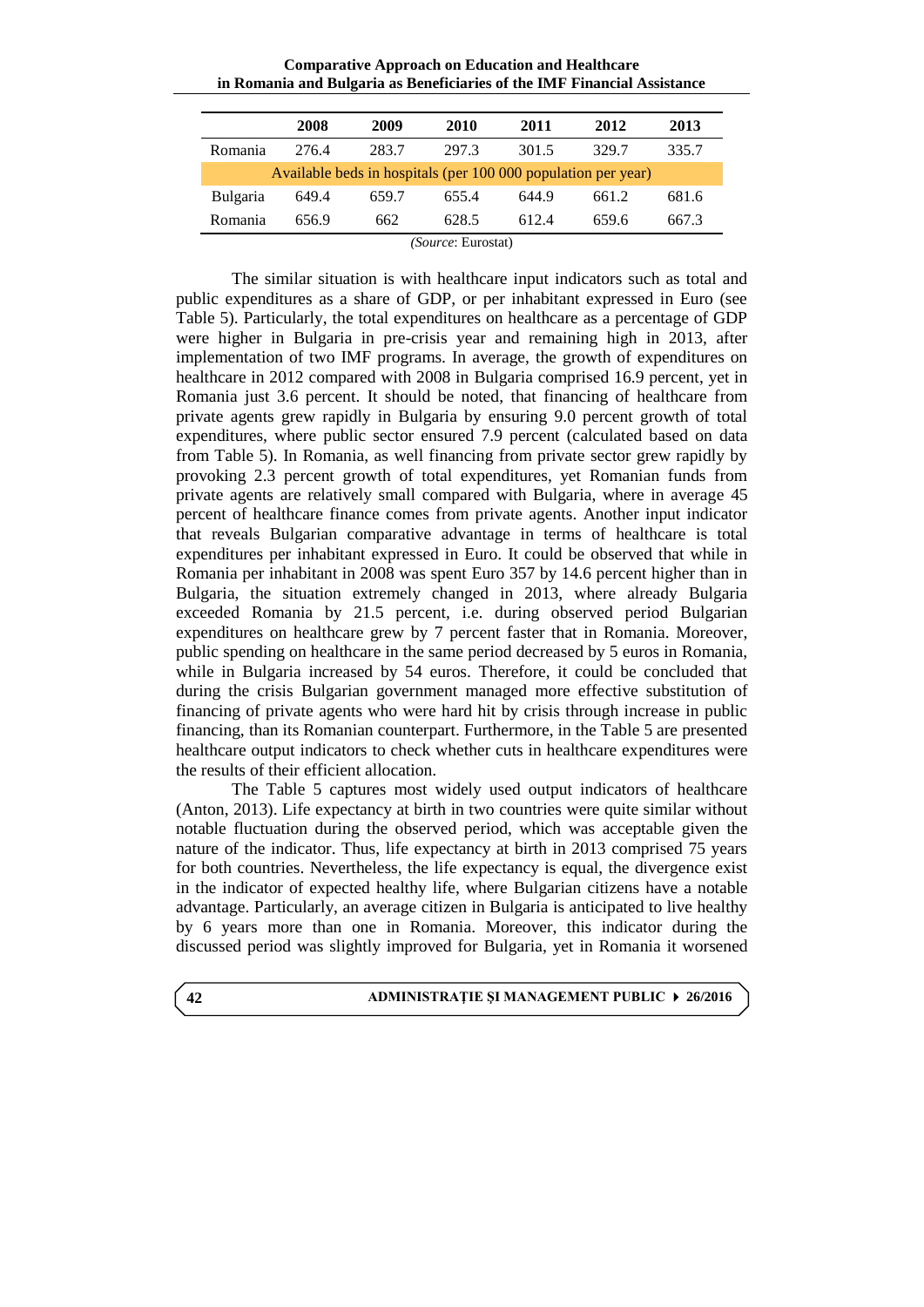by decreasing 3 years and comprising a little bit more than 58 healthy years. Thus, it is expected that a person born in Bulgaria 2013 is expected to live 86 percent of his/her life healthy, while the one in Romania only 77 percent of his/her life. Meantime, significant decrease is observed during the IMF participation year in this indicator, which from 83.7 percent reduced to 77.7 percent. According to Stuckler *et al.* (2008) incidence of tuberculosis raise along with countries' participation to the IMF, yet our data shows that Romania managed to decrease incidence of tuberculosis by 14 percent in 2013 compared with 2008. However, Bulgaria having by almost 4 time less tuberculosis incidence in 2008 than Romania, succeeded to decrease at even faster step reaching 46 tuberculosis patients per 100,000 population, which is less than its 2008 result by 24.8 percent. Furthermore, Bulgaria having two times bigger health personnel per 100,000 population could increase it by 12.4 percent in 5 years comprising 498 person in 2013, while Romania at the same period managed to add its health personnel by 24.5 percent having 335 person (Health personnel is a cumulative number of medical doctors and dentists). In the aftermath, Romanian authorities managed to reduce existing large difference between the health personnel of Bulgaria per 100.000 population. And at the last, but not least should be mentioned that despite Romania had advantage in pre-crisis period by availability of beds in hospitals per 100,000 population exceeding Bulgaria by 10 beds, it increased the number of beds by 10 in 2013. Yet, Bulgaria lagging behind Romania managed to increase availability of beds at a faster step reaching in 681 beds in 2013, which already was by 14 beds more than Romania.

As could be observed from above discussed, by both input and output indicators of healthcare Bulgaria had comparative advantages while being relative in the same economic situation as was Romania on the weak of the GDC. The major distinction was the decision of Romanian government to resort to the IMF, while Bulgarian one abstained. Therefore, the observed differences in performance of healthcare and education indicators could be attributed to the measure of IMF, which was likely to have negative influence on social indicators in Romania during observed period.

# **Conclusions**

Romania since fall of socialism regime has made several reforms to improve education sector and be more integrated with the EU member-states. Yet, in 2008 by signing a national pact on education all major parties and civil societies agreed that it was still more need to be done to improve the efficiency of education sector. On the other side, financial crisis put another pressure on Romanian authorities to implement those reforms with stringent budget. Moreover, Romania could not solely withstand the adverse effects of crisis and turned to IMF for assistance, which aggravated the pressure on government to cut the budget deficit.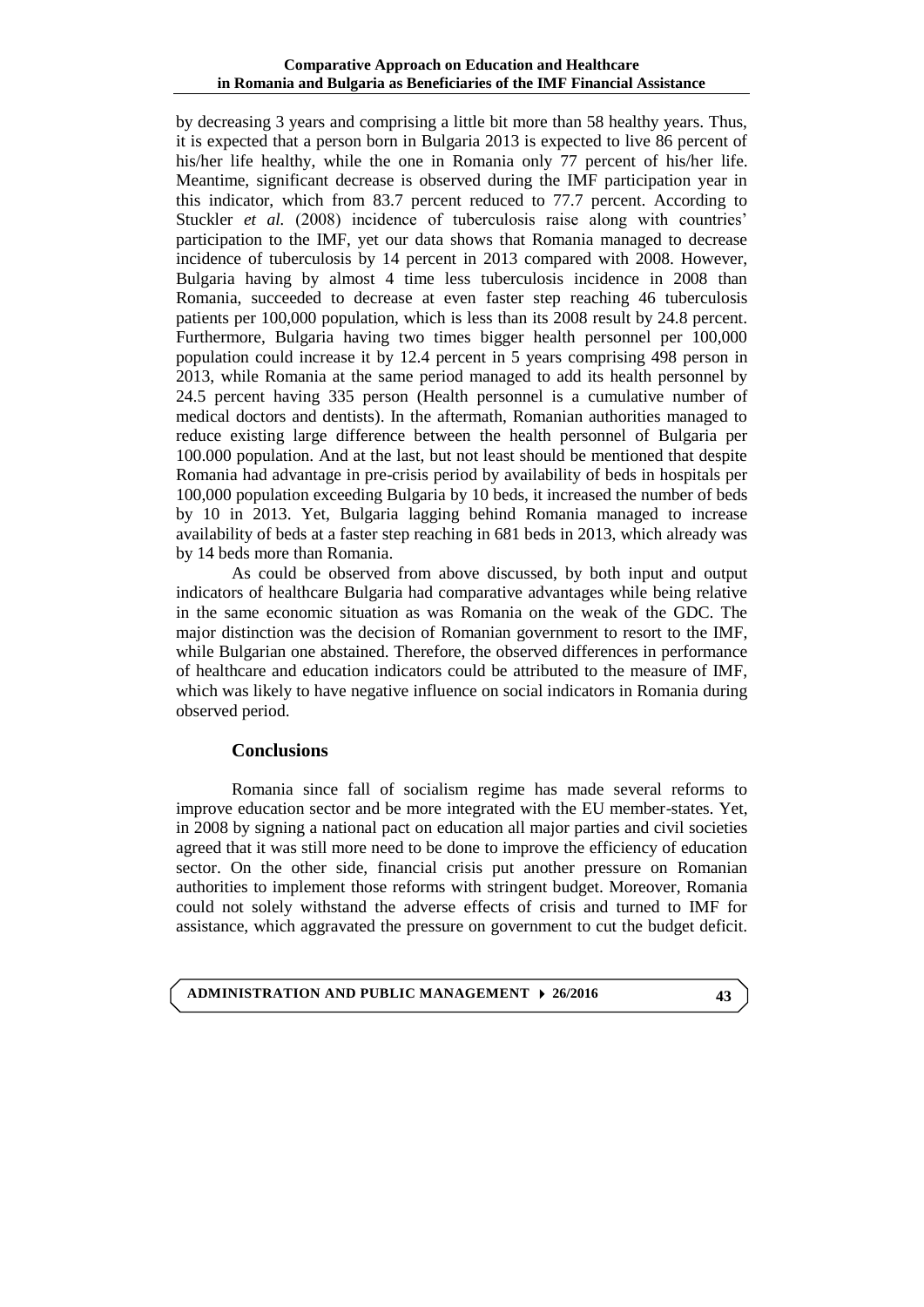The latter caused elimination of thousand jobs in public sector, wage freezes and elimination of all incentives.

Nevertheless, the IMF during the crisis underlined the importance of both education and health sector, in Romania education sector has felt the serious financial shortages. In this end, we involved Bulgaria as a "control group" and make a comparison between those two countries, based on our earlier findings that those two had closest propensity in pre-crisis years to apply to an IMF program. Thus, two types of education and healthcare indicators are employed, i.e. input and output indicators. First one unveils direct impact of budget cuts on observed sectors, while the second one attempts to reveal the efficiency of those expenditures.

Overview of both input and output indicators reveal that Romanian education sector is more affected than Bulgarian one. Particularly, expenditures on education in Romania are cut more drastically than in Bulgaria and enrollment of students are more severe than in Bulgaria. Moreover, enrollment in early education has increased in the observed period in Bulgaria, but dropped down in Romania. On the other side in both countries predominates the concept, that public educational institutions are better, which is explained by overwhelming weight of student enrollment in public institutions.

Taking into consideration the rigor of employed methodology in estimation the effects of IMF programs on Romanian education, we may conclude that IMF participation had adverse effects on education and healthcare in Romania. Given the nature of employed method it does not permit to generalize the results. Yet, in Romanian case IMF programs had negative short and middle-term impact on education and healthcare. Hence, before applying for another precautionary loan from the IMF, Romanian government should be advised about adverse social effects of those conditional loans.

### **Acknowledgement**

Part of this research were presented at the 11<sup>th</sup> International Conference on Administration and Public Management in Bucharest, Romania. This work is the result of an extensive comparative analysis involving both health and education sector in Romania and Bulgaria under IMF program.

# **References**

Anton, S. G. (2013). Financing health care in Romania and implications on the access to health services. *The USV Annals of Economics and Public Administration*, *12*(1 (15)), pp.195-200.

Anton, S. G. & Onofrei, M. (2012). Health care performance and health financing systems in countries from Central and Eastern Europe. *Transylvanian Review of Administrative Sciences*, *8*(35), pp.22-32.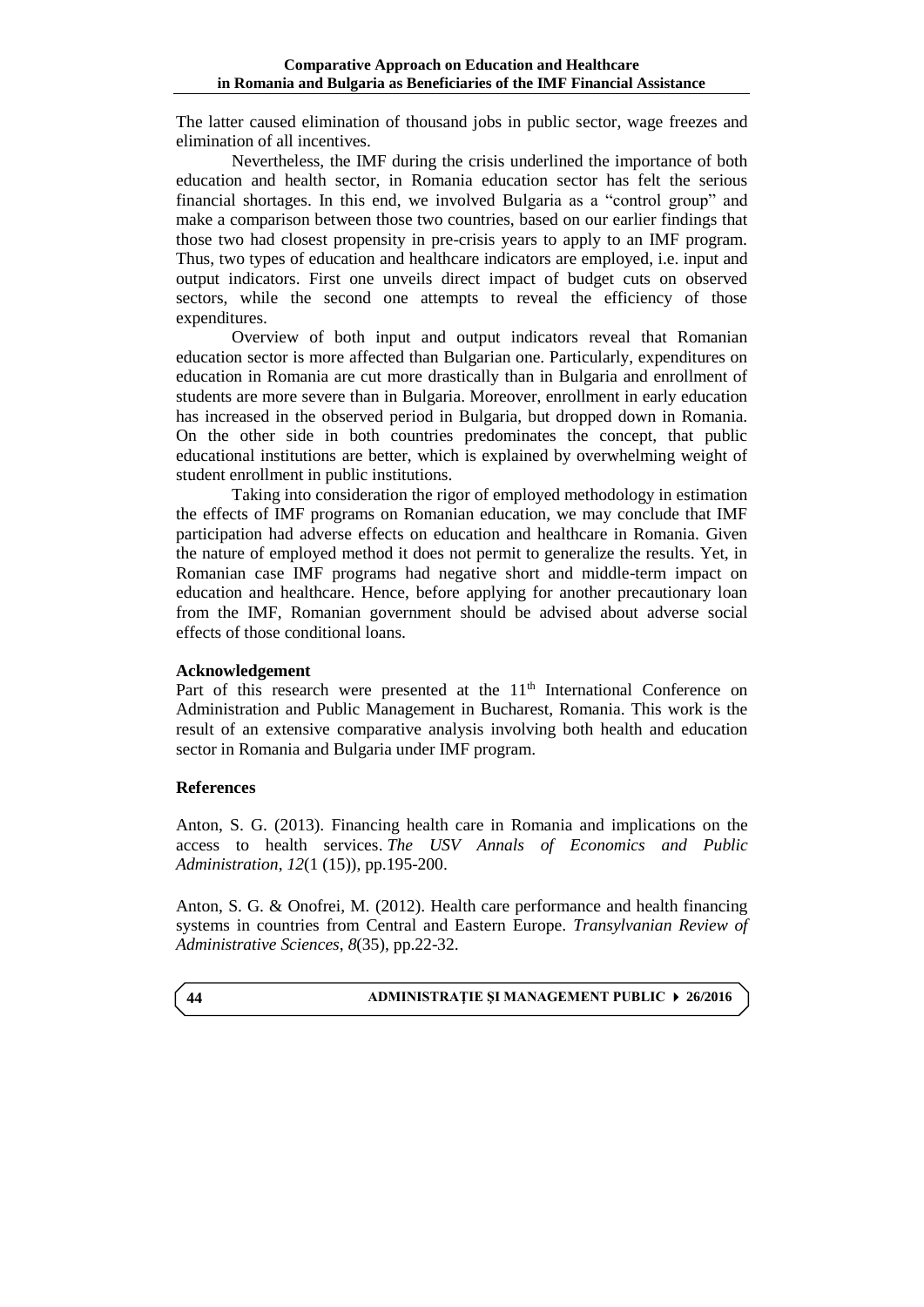Androniceanu, A. & Ohanyan, G. (2015). Cooperation between European governments and the IMF: Conditionality impact on employment within the EU. *Review of International Comparative Management,* 16(3), pp. 324-334.

Bas, M.A., & Stone, R. W**. (**2014). Adverse selection and growth under IMF programs. *The Review of International Organizations*, *9*(1), pp. 1-28.

Björnberg, A. (2015). Euro health consumer index 2015. *Health Consumer Powerhouse.*

Coady, D., Clements, M. B. J. & Gupta, M. S. (2012). *The Economics of Public Health Care Reform in Advanced and Emerging Economies*. International Monetary Fund.

Dreher, A. (2006). IMF and Economic Growth: The Effects of Programs, Loans, and Compliance with Conditionality. *World Development,* 34(5), pp.769-788.

Eisemon, T. O., Mihailescu, I., Vlasceanu, L., Zamfir, C., Sheehan, J. & Davi, C. H. (1999). Higher education reform in Romania. *European Education*, *31*(2), pp. 39- 62.

European Union Cohesion Funding (2013). Retrieved from [https://cohesiondata.ec.europa.eu/EU-Cohesion-Funding/Bar-chart-Funds-](https://cohesiondata.ec.europa.eu/EU-Cohesion-Funding/Bar-chart-Funds-Absorption-Rate-Cohesion-Policy-20/g67v-zjyr)[Absorption-Rate-Cohesion-Policy-20/g67v-zjyr#,](https://cohesiondata.ec.europa.eu/EU-Cohesion-Funding/Bar-chart-Funds-Absorption-Rate-Cohesion-Policy-20/g67v-zjyr) accessed on April 20<sup>th</sup>, 2015. Garuda, G. **(**2000). The Distributional Effects of IMF Programs: A Cross-Country Analysis. *World Development,* 28(6), pp.1031–1051.

Fidrmuc, J., Kostagianni, S. (2015). Impact of IMF Assistance on Economic Growth Revisited, *Economics and Sociology*, vol. 8(3), pp. 32-40.

Ginsburg, M., Espinoza, O., Popa, S. & Terano, M. (2005). Globalisation and Higher Education in Chile and Romania: The Roles of the International Monetary Fund, World Bank, and World Trade Organization. In *International Handbook on Globalisation, Education and Policy Research* , Springer, Netherlands, pp. 221- 234.

International Monetary Fund (2002). Streamlining structural conditionality: Review of initial experience. Retrieved from <https://www.imf.org/external/> np/pdr/cond/2001/eng/collab/review.htm, accessed on 7<sup>th</sup> April, 2015.

International Monetary Fund (2009).The poverty reduction and growth facility. Retrieved from [https://www.imf.org/external/np/exr/facts/prgf.htm,](https://www.imf.org/external/np/exr/facts/prgf.htm) accessed on 7<sup>th</sup> April, 2015.

**ADMINISTRATION AND PUBLIC MANAGEMENT 26/2016**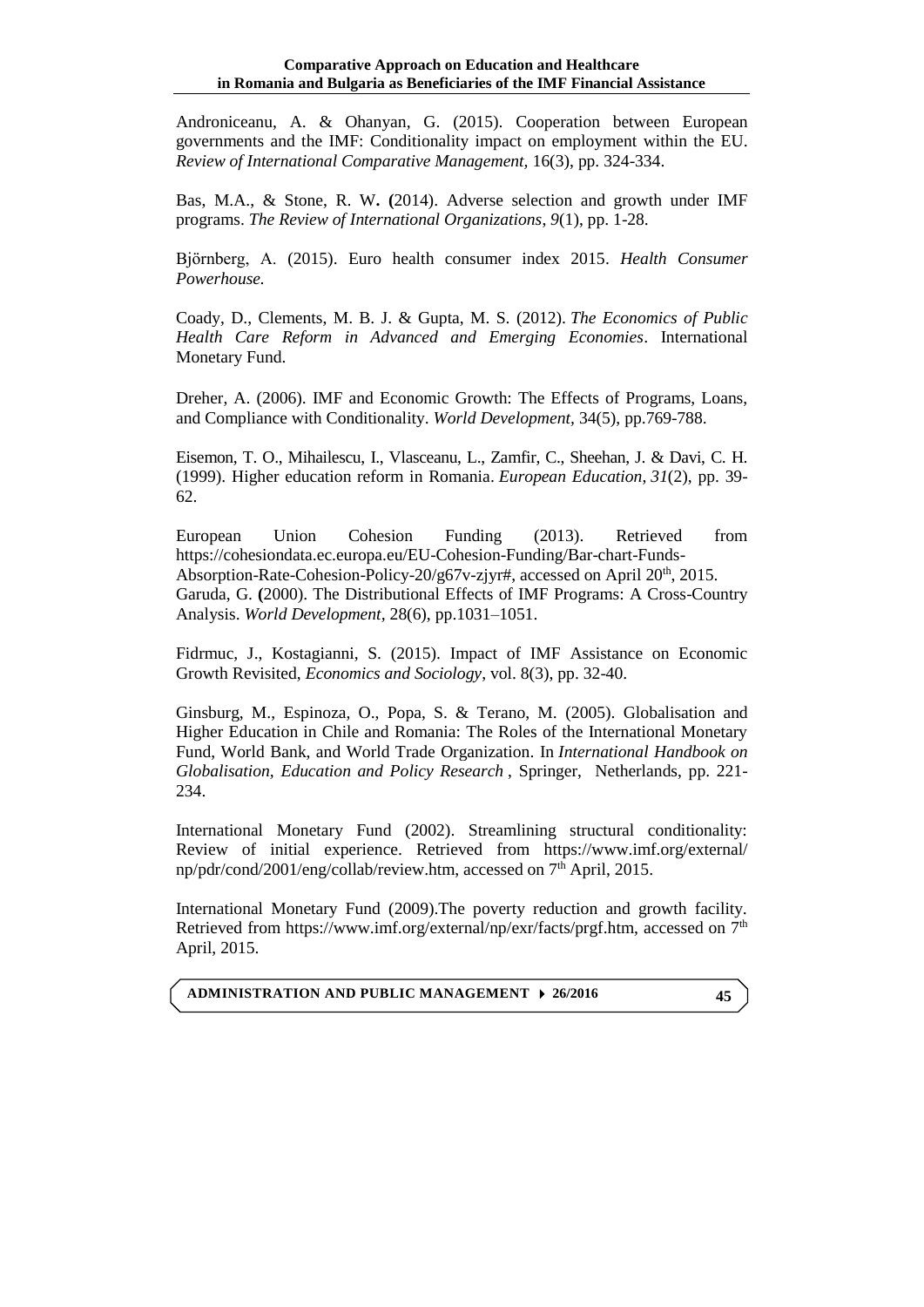International Monetary Fund (2011). *Romania: Seventh Review Under the Stand-By Arrangement.* Country Report No. 11/80. Washington, DC.

International Monetary Fund (2012). Review of conditionality: Terms of IMF lending seen as more focused, better tailored. Retrieved from http://www.imf.org/ external/pubs/ft/survey/so/2012/POL091712A.htm, accessed on  $13<sup>th</sup>$  April, 2015.

International Monetary Fund (2013). *Romania: Seventh and Eight Reviews Under the Stand-By Arrangement.* Country Report No. 13/204. Washington, DC.

International Monetary Fund (2015). IMF conditionality, Retrieved from https://www.imf.org/external/np/exr/facts/conditio.htm, accessed on April 13<sup>th</sup>, 2015.

IMF MONA (2015). Description of Romanian Stand-By Arrangements, Retrieved from [http://www.imf.org/external/np/pdr/mona/Report.aspx,](http://www.imf.org/external/np/pdr/mona/Report.aspx) accessed on  $28<sup>th</sup>$ April, 2015.

Kentikelenis, A. E., Stubbs, T. H. & King, L. P. (2015a). Structural adjustment and public spending on health: Evidence from IMF programs in low-income countries. *Social Science & Medicine*, *126*, pp.169-176.

Kentikelenis, A., King, L., Mckee, M. & Stuckler, D. (2015b). The International Monetary Fund and the Ebola Outbreak". *The Lancet Global Health*, *3*(2), e69-e70. Kotsios, P. & Kotsios, V. (2014). "IMF and Social Indicators: A Story of Love or Hate ? *International Journal of Economics and Finance*, *6*(11), pp.203-220.

Lamdany, R. (2009). Assessing the Effectiveness of IMF Structural Conditionality. *The Journal of Social Science*, *68*, pp.133-148.

Marphatia, A. A. (2010). The adverse effects of International Monetary Fund programs on the health and education workforce. *International Journal of Health Services*, *40*(1), pp.165-178.

Martin, R. & Segura-Ubiergo, A. (2004). Social spending in IMF-supported programs. *Independent Evaluation Office*, BP/04/1, Washington, DC.

Miyakoshi, T., Tsukuda, Y., Shimada, J. (2012). The Impacts of the IMF-supported structural reform program on Asian Stock Market efficiency. *The Singapore Economic Review*, *57*(4), 1250029.

# **ADMINISTRAŢIE ŞI MANAGEMENT PUBLIC 26/2016**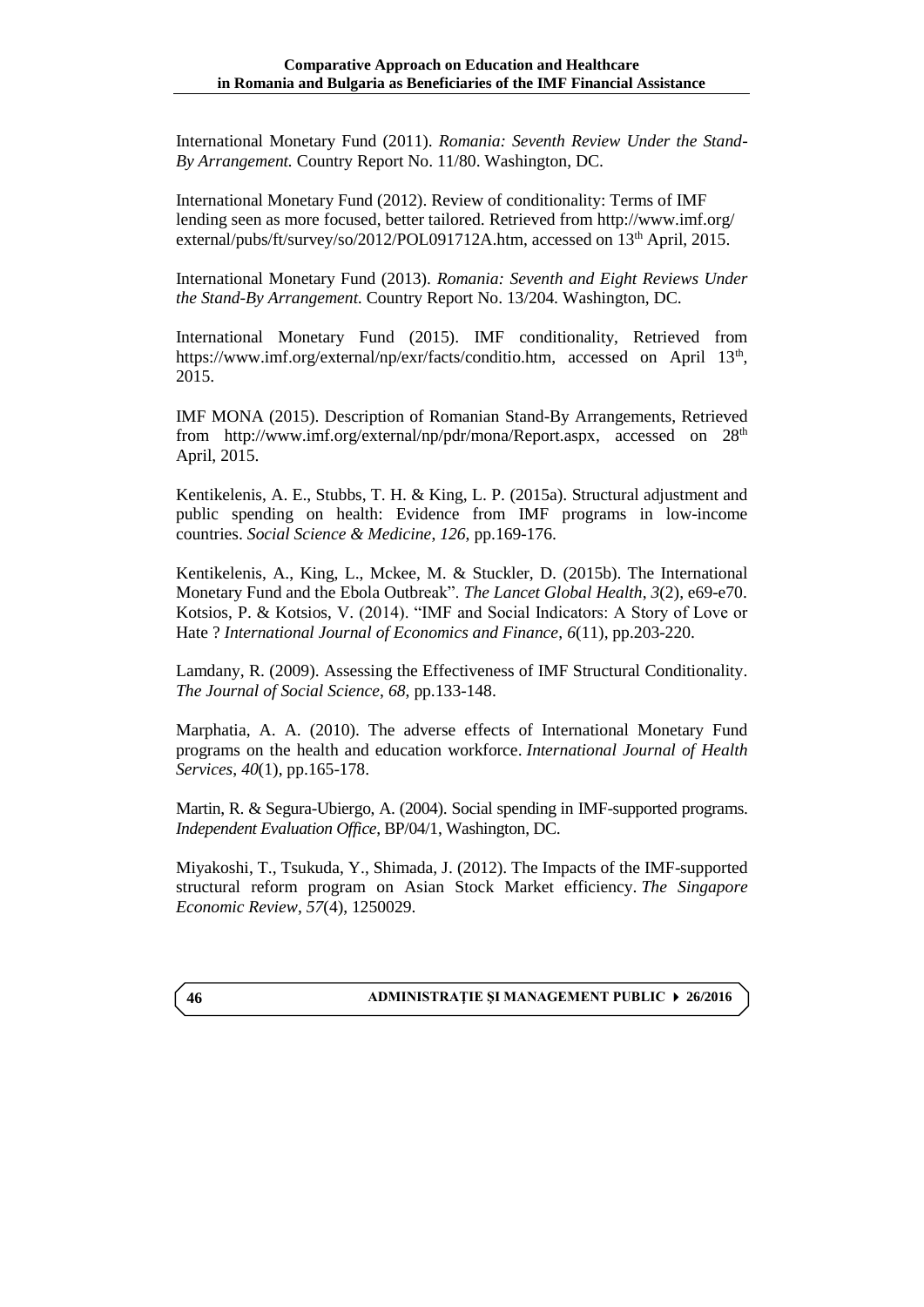National Education pact (2008). Retrieved fro[m http://www.presidency.ro/](http://www.presidency.ro/%20static/ordine/Pactul_National_pentru_Educatie.pdf)  [static/ordine/Pactul\\_National\\_pentru\\_Educatie.pdf,](http://www.presidency.ro/%20static/ordine/Pactul_National_pentru_Educatie.pdf) accessed on April 23<sup>rd</sup>, 2015.

Nooruddin, I. & Simmons, J. W. (2006). The politics of hard choices: IMF programs and government spending. *International Organization*, *60*(04), pp.1001-1033.

Nooruddin, I., Vreeland, J. R**.** (2010). The Effect of IMF Programs on Public Wages and Salaries. *Global Governance, Poverty and Inequality*, p.90.

Oberdabernig, D. A. (2013). Revisiting the Effects of IMF Programs on Poverty and Inequality. *World Development,* 46(2), pp.113-142.

Organisation for Economic Co-operation and Development (2006). PISA 2006 database. Retrieved from [http://pisa2006.acer.edu.au/index.php,](http://pisa2006.acer.edu.au/index.php) accessed on April 25th, 2015.

Pinstrup-Andersen, P., Jaramillo, M. & Stewart, F. (1987). The impact on government expenditure. *Adjustment with a human face: Protecting the vulnerable and promoting growth*, Oxford, England: Clarendon Press

Przeworski, A., Vreeland, J. R. (2000). The Effect of IMF Programs on Economic Growth. *Journal of Development Economics,* 62(2), pp. 385-421.

Predescu, M. (2008). "Quality in and Equality of Access to Healthcare Services". *Country Report for Romania*.

Reeves, A., Mckee, M., Basu, S. & Stuckler, D. (2014). The political economy of austerity and healthcare: Cross-national analysis of expenditure changes in 27 European nations 1995–2011. *Health Policy*, *115*(1), pp. 1-8.

Remmer, K. L. (1986).The Politics of Economic Stabilization: IMF standby programs in Latin America1954–1984. *Comparative Politics,*19(1), pp. 1–24.

Ruckert, A. & Labonté, R. (2013). The financial crisis and global health: the International Monetary Fund's (IMF) policy response. *Health promotion international*, *28*(3), pp.357-366.

Sabie, O. M., Androniceanu, A., (2012). Persuasive communication at the academic level and how to make it more effective. *Administration and Public Management Review*, 18, pp. 26-52.

Sachs, J. (1998). The IMF and the Asian flu. *The American Prospect*, 37, pp. 16-21.

**ADMINISTRATION AND PUBLIC MANAGEMENT 26/2016**